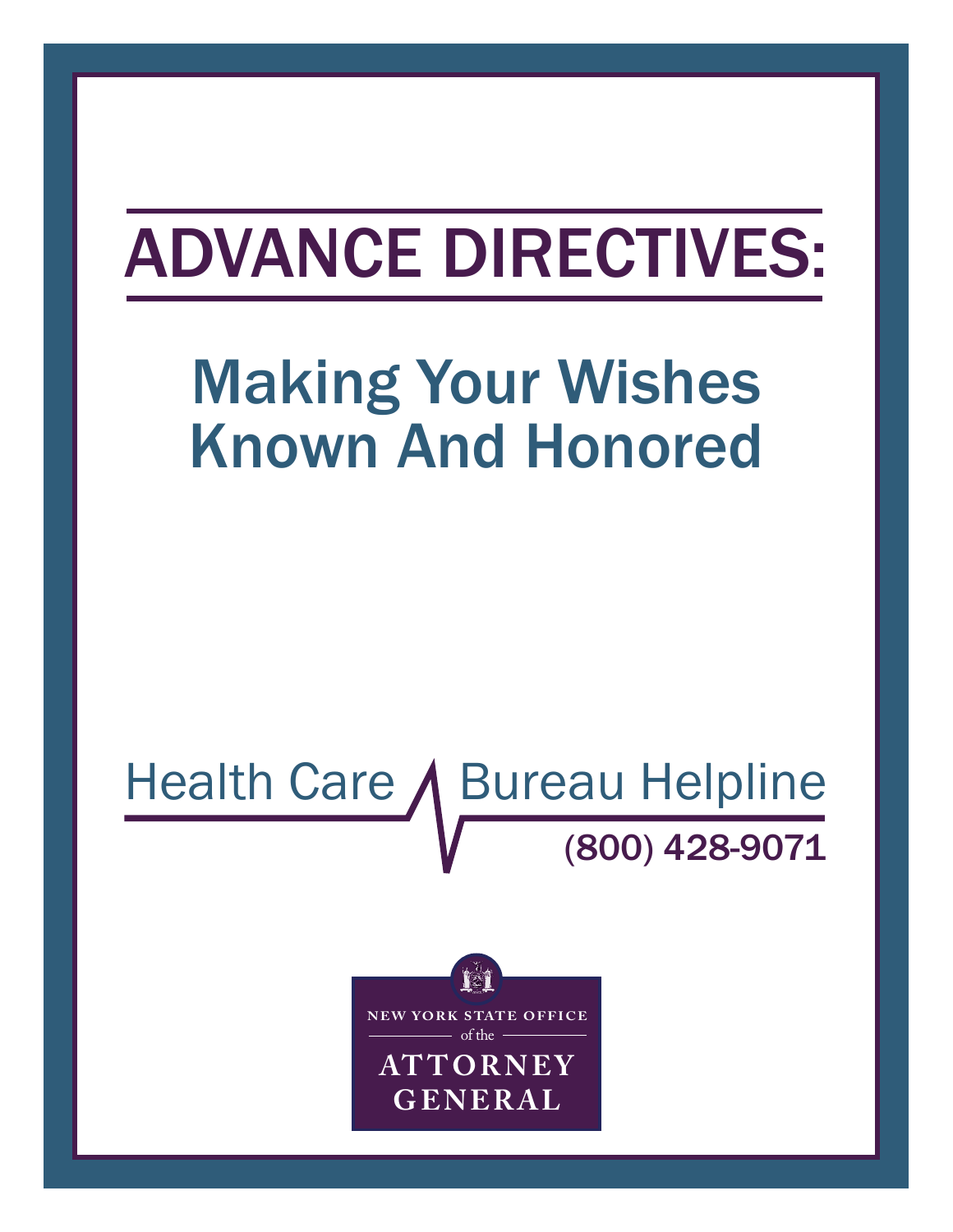## **THE NEW YORK STATE OFFICE OF THE ATTORNEY GENERAL**

Dear New Yorker,

Planning end-of-life care is a complex matter. Although it is hard to talk about the final phase of life, it can be a great gift to our family and loved ones to prepare them in advance for the sometimes difficult and distressing decisions that must be made.

For those who wish to plan in advance, New York law can help. Ultimately, your decision to accept or reject medical treatment really Attorney Generaldepends upon your personal wishes, values, and beliefs. This guide explains your right to choose medical treatments and describes the steps you can take under state law to help ensure that your personal health care decisions are known and honored if you are unable to speak for yourself.

Preparing a few simple legal forms known as advance directives can help ensure that your wishes are respected and that your health care decisions stay in the hands of people you trust. This guide includes information about advance directive forms with tips on how to use them.

We hope that you find this guide to be helpful.

Sincerely,

LettiA James

Letitia James



**Letitia James**

**New York State Attorney General The State Capitol Albany, New York 12224 | 1-800-771-7755 | www.ag.ny.gov**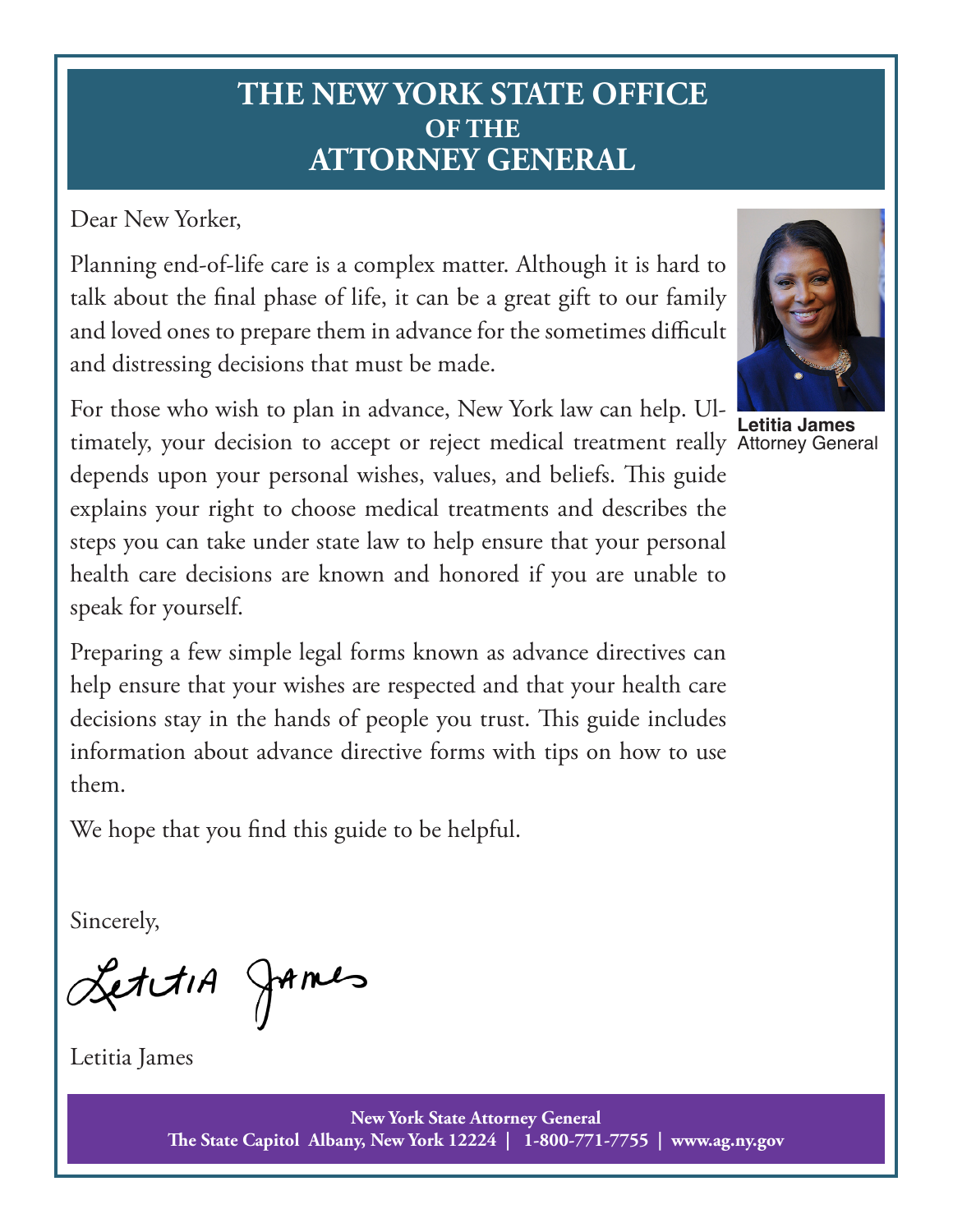### **Contents**

| The Difference Between A Living Will And A Health Care Proxy 10 |  |
|-----------------------------------------------------------------|--|
|                                                                 |  |
| Medical Orders For Life-Sustaining Treatment (MOLST) Form 12    |  |
|                                                                 |  |
|                                                                 |  |
|                                                                 |  |
|                                                                 |  |
|                                                                 |  |
| The Difference Between a Health Care Proxy and a Surrogate 16   |  |
|                                                                 |  |
|                                                                 |  |
|                                                                 |  |
|                                                                 |  |
|                                                                 |  |
|                                                                 |  |
|                                                                 |  |
|                                                                 |  |
|                                                                 |  |
|                                                                 |  |
|                                                                 |  |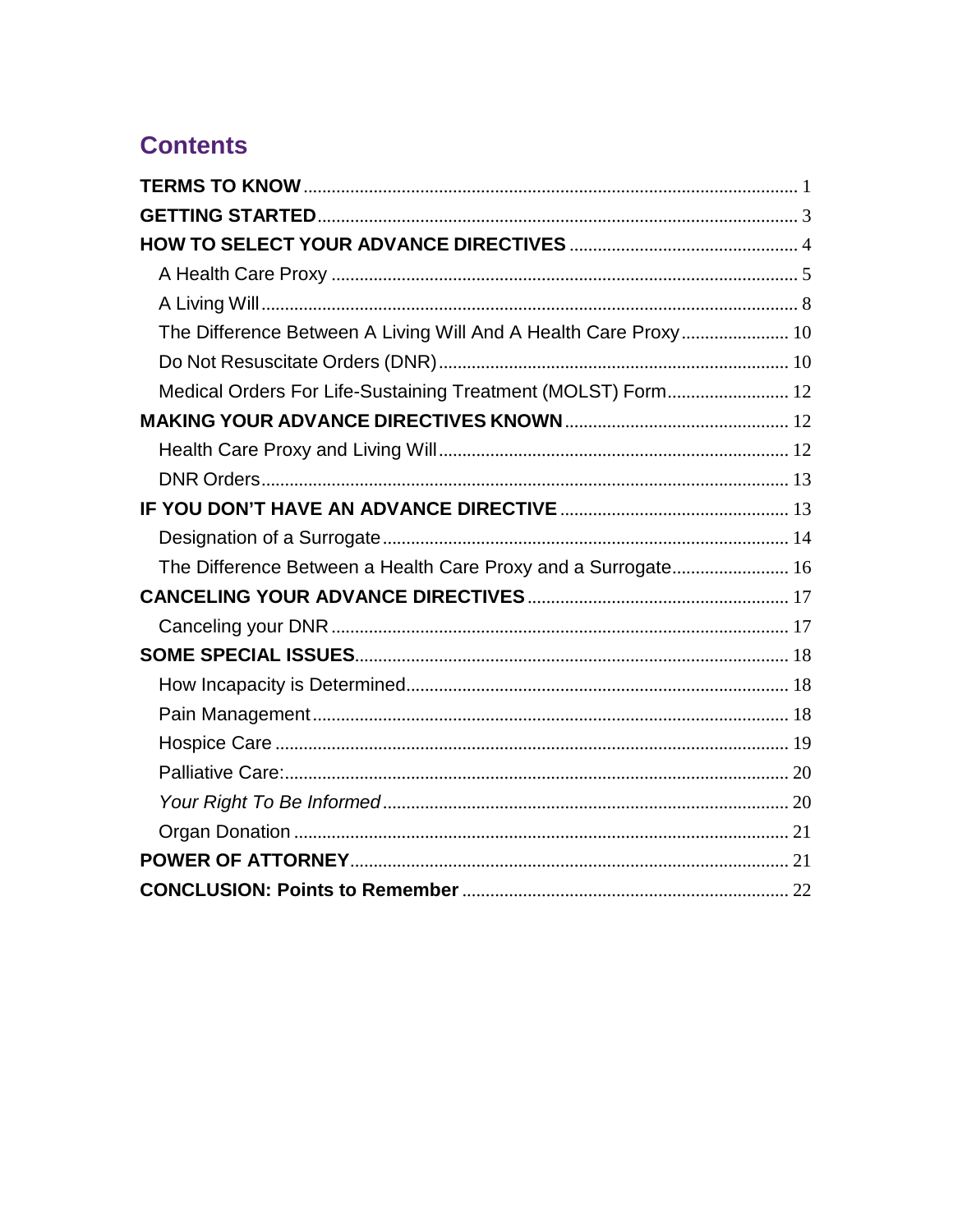Advance care planning affords you the opportunity to plan for future medical care in case you are unable to make your own decisions. It may include preparation of one or more straightforward legal forms — a Health Care Proxy, for example — which can help to ensure that your health care wishes are followed and your health care decisions are made by people you trust. Importantly, advance care planning begins by thinking through possible future health care scenarios and having conversations with family and friends about your wishes.

Thinking about serious or terminal illness and talking about your wishes can be difficult. That is why it's important to be well informed about the steps you may want to take. This booklet talks about some of the most common legal options available to New Yorkers and can help you understand those options and how to talk to your family and friends about them.

Let's start with some definitions. Each of the terms listed here will be discussed in more detail in the following pages.

#### <span id="page-3-0"></span>**TERMS TO KNOW**

**Advance Directive** is a legal document by which you may make provision for future health care decisions in the event that you are unable to make such decisions for yourself. In New York State there are three types: Health Care Proxy form, Living Will, and Do Not Resuscitate Order (DNR).

**CPR or cardiopulmonary resuscitation** is an emergency procedure to restart the work of your heart and lungs by compressing the chest overlying the heart and forcing air into the lungs. Additional lifesaving procedures include mechanical ventilation or respirator **It is particularly important to consider or re-consider your health care choices if you:**

- Have been diagnosed with a terminal illness;
- Have been diagnosed with an illness or condition that could lead to incapacity;
- Are entering an assisted living facility or nursing home;
- Have been admitted to the hospital and are over 65.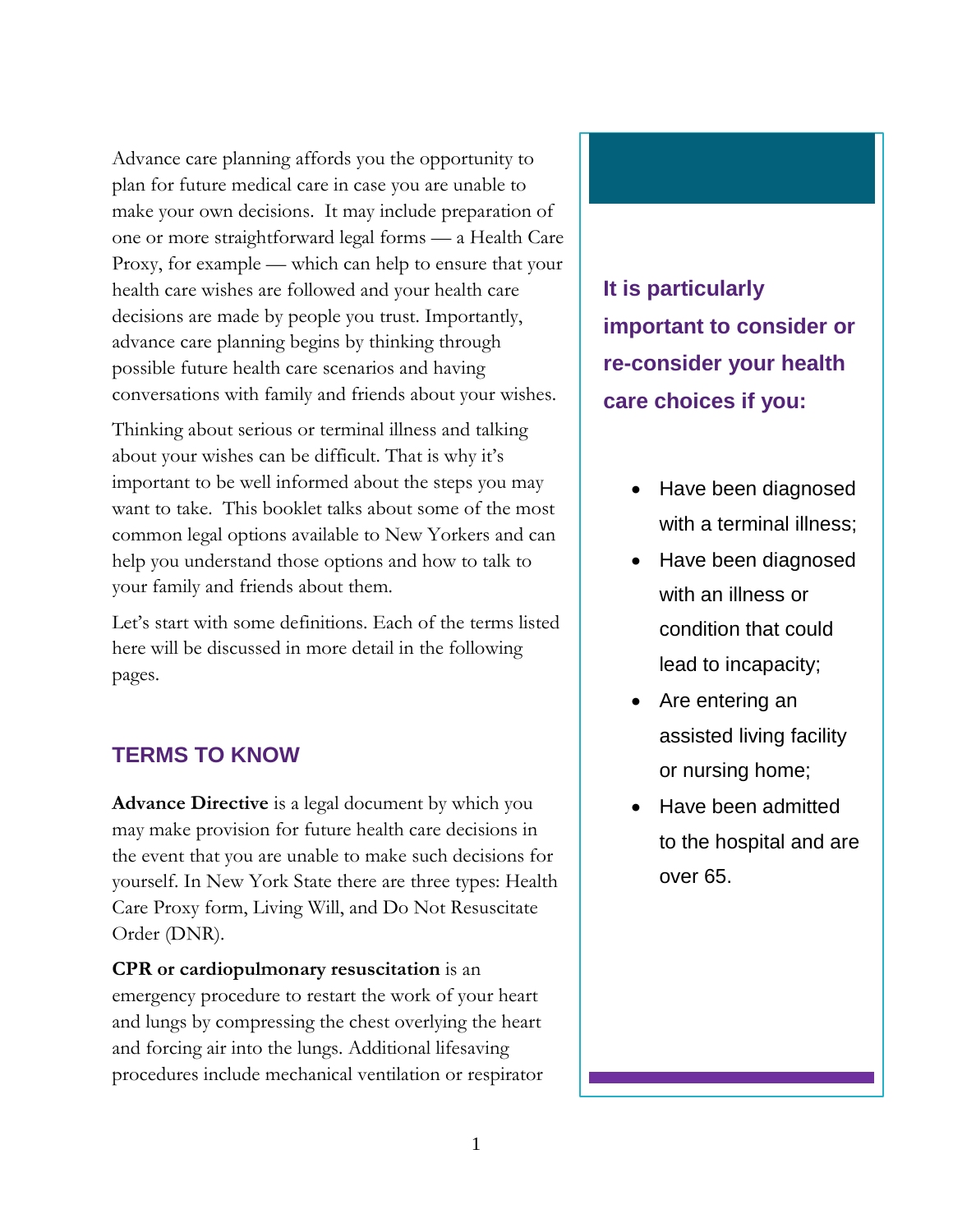and intravenous medications to regulate blood pressure and heart rhythms.

**Do Not Resuscitate Order (DNR)** is a medical order written by a doctor. It instructs health care providers not to perform cardiopulmonary resuscitation (CPR) or other lifesaving emergency procedures if your heartbeat or breathing stops. A DNR is arranged with your doctor or health care provider before an emergency occurs.

**Health Care Proxy form** lets you appoint a health care agent — someone you trust to make health care decisions for you if you are unable to make decisions for yourself. In order for the health care proxy to become effective, two doctors must decide that you are not able to make your own decisions.

Living Will allows you to leave written instructions that explain your health care wishes, especially about end-of-life care. This document becomes effective when you are unable to make your own decisions, and your doctor confirms that you have an incurable condition. You cannot use a Living Will to name a health care agent; you must use a Health Care Proxy form.

**MOLST form: Medical Orders for Life Sustaining Treatment** allows doctors to record your preferences regarding cardiopulmonary resuscitation (CPR), mechanical intervention, and other life sustaining treatments on one form as a physician order. It must be completed by a health care professional and signed by a New York State licensed physician to be valid.

**Power of Attorney** allows you, the Principal, to appoint an Agent to act for you immediately upon its execution or the occurrence of some future event identified by you and lasts until cancellation by you or upon your death; this power continues when you are mentally or physically incapacitated.

**Palliative Care** is a multidisciplinary approach to specialized medical care for people with life-limiting illnesses, focusing on providing people with relief from the symptoms, pain, physical stress, and mental stress of the terminal diagnosis.

**Surrogate** is a person close to you, as defined by New York state law, who can make decisions on your behalf if you have lost the capacity to make decisions about your medical treatment, and have not appointed a health care agent.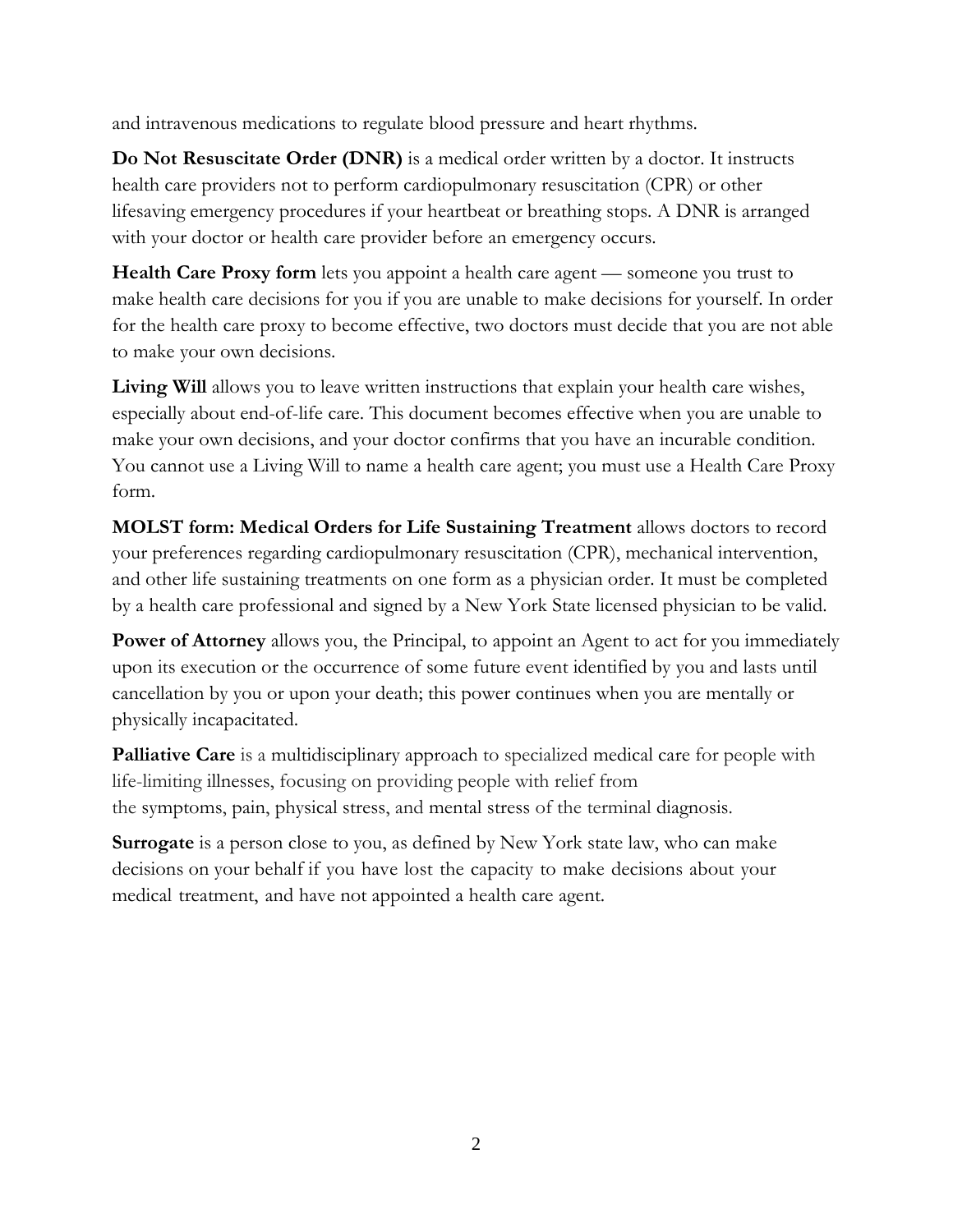#### <span id="page-5-0"></span>**GETTING STARTED**

New York law grants you the right to accept or reject medical treatment, including life-prolonging procedures, such as mechanical respiration and tube or intravenous feeding.[1](#page-25-0)

As long as you are able to do so, you can speak directly to your doctor and your family members and let them know what care you may or may not want. But what if you are incapacitated, in a coma, for instance, the only way to be sure that your wishes will be known and honored is to plan for future medical care.

The first step towards planning your end-of-life care is to think through what type of care you may want, consistent with your values and beliefs. Discuss your wishes with your doctor, your family and loved ones. This is not an easy subject to deal with but it will help your family and loved ones know what kind of treatment you want.

These questions may help you identify what kind of treatment you may or may not want if you are no longer able to decide for yourself.

- 1. Would you want your doctor to withhold or withdraw medical treatment, if that medical treatment will only prolong dying?
- 2. Would you want cardiopulmonary resuscitation (CPR) to restore stopped breathing and/or heartbeat?
- 3. Would you want to continue mechanical respiration, i.e. use machines to keep you breathing?
- 4. Would you want tube or intravenous feeding and water?
- 5. Would you want maximum pain relief even if it hastens your death?
- 6. Would you want to donate your organs and/or tissues?

## **Make Your Wishes Clear**

Casual statements you may have made to your family, like "Don't keep me alive on machines," "No Heroics," or "Make sure I am not in pain" may not be specific enough for procedures to be withdrawn.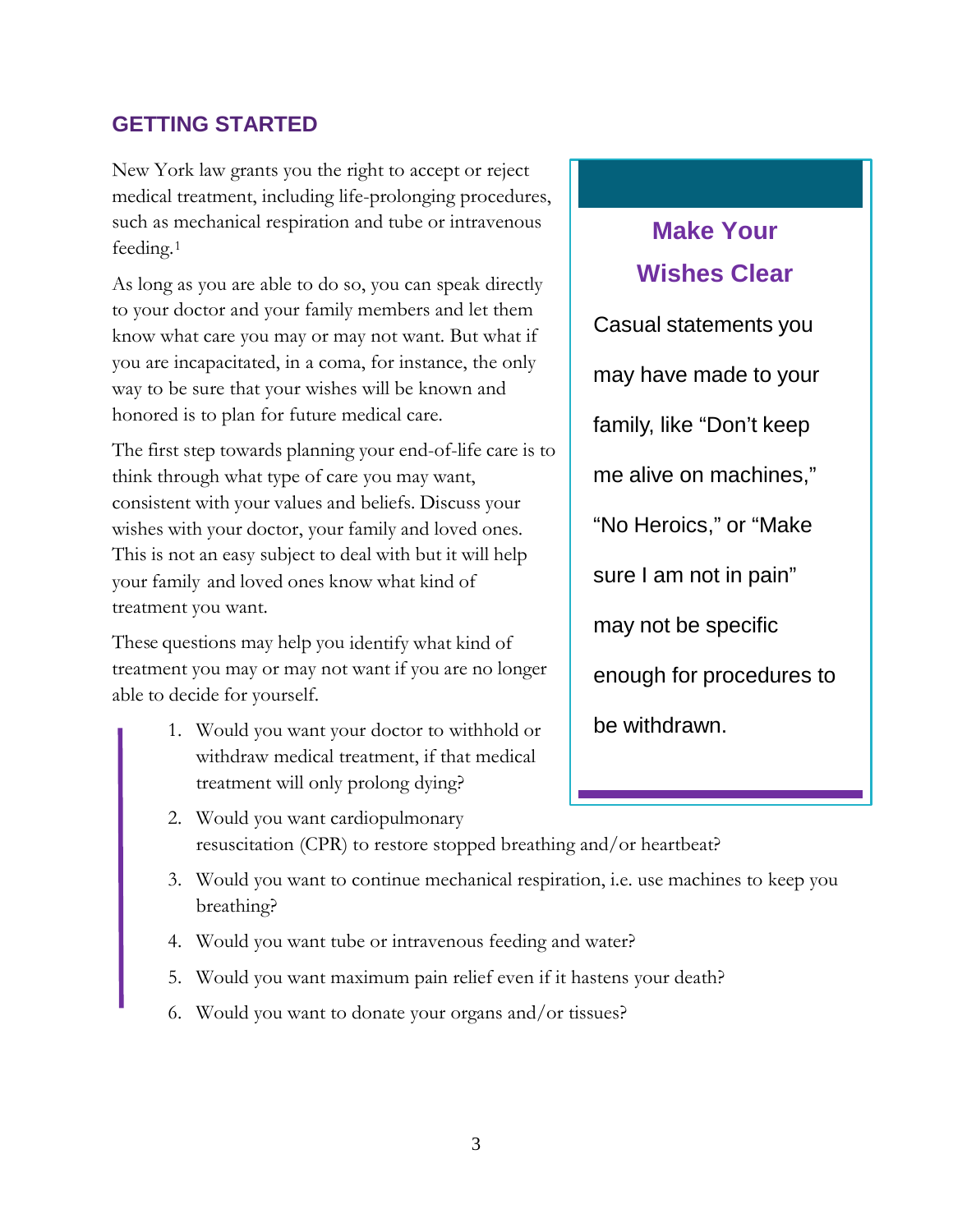Thinking about the care you want to receive in particular situations and talking with your doctor and loved ones about your health care wishes is an important step. Putting those wishes in writing is more effective to ensure that everyone involved has a clear and reliable view of the specifics. Appointing someone to decide health care matters for you may be an effective way to address situations that you may not be able to anticipate. The advance directives discussed above provide the vehicle for advance care planning so that you can make your wishes known and be the one to decide what works best for you.

#### <span id="page-6-0"></span>**HOW TO SELECT YOUR ADVANCE DIRECTIVES**

How do you choose which Advance Directive might be best for you? Here are some questions and answers that may help you:

• **Q. If you are in a coma or vegetative state or otherwise incapacitated, would you want someone you trust to make medical decisions for you?**

If the answer is **yes**, consider a **Health Care Proxy** by appointing someone you trust as your Health Care Agent to speak and decide for you when you are unable to do so. (See below.)

If the answer is **no** because you have no one you trust to act as your Health Care Agent, consider a **Living Will** so that your medical instructions are clear and can be read by your care givers when you are unable to communicate your wishes.

• **Q. Even though you want someone you trust to make medical decisions, do you still have strongly held views about specific situations?**

If **yes**, you may consider combining **a Health Care Proxy with a Living Will** so that the person you appoint to act on your behalf can also rely on your written instructions to make decisions for you.

If **no**, then maybe just a **Health Care Proxy** will meet your needs.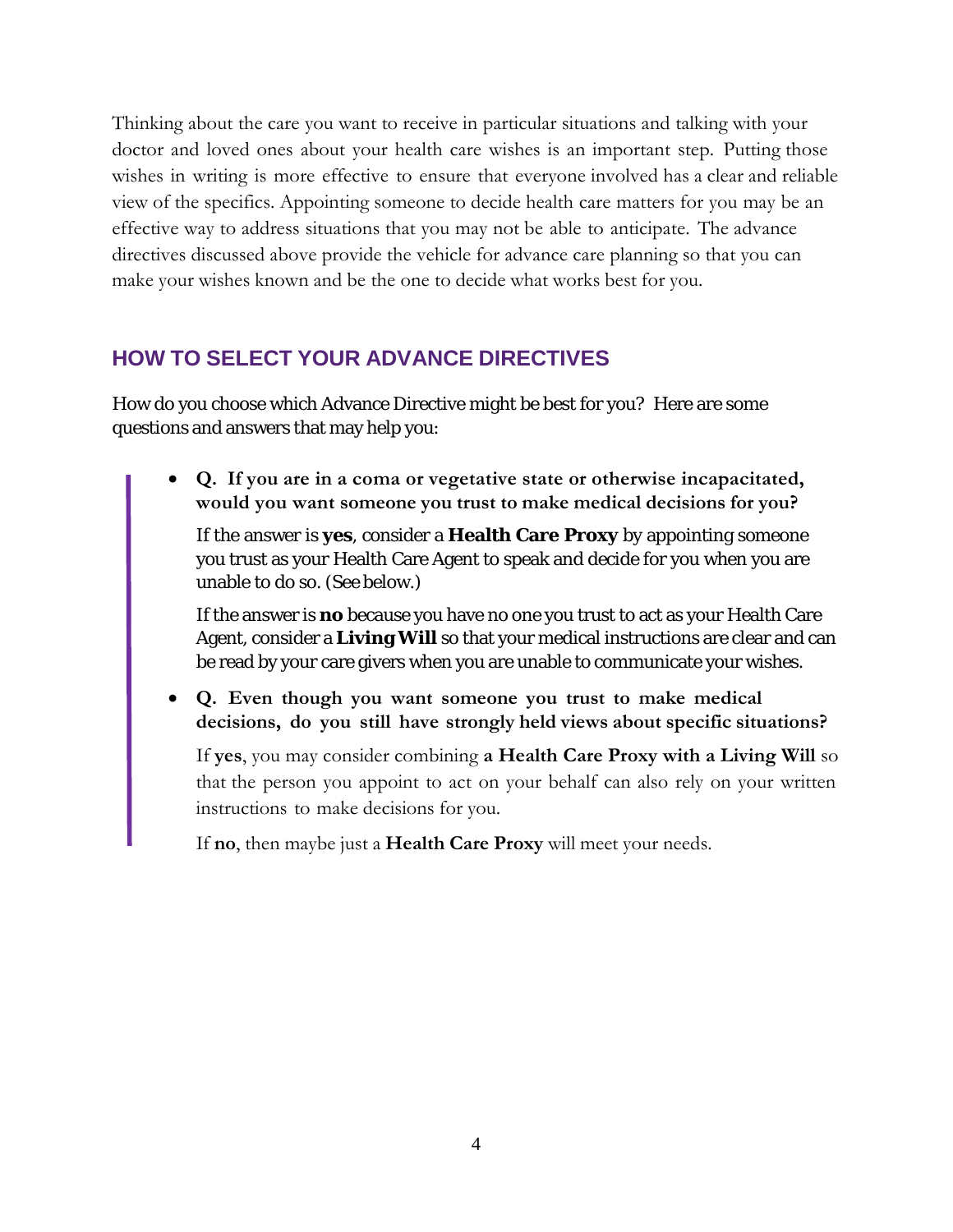#### <span id="page-7-0"></span>**A Health Care Proxy**

You can complete a Health Care Proxy form if you are 18 years of age or older. A Health Care Proxy form, established under New York law, allows you to appoint someone you trust—a Health Care Agent—to make health care decisions on your behalf if you are no longer able to do so.[2](#page-25-1) You can tell your wishes to your agent orally or in writing.

New York law requires hospitals and nursing homes to provide you with the Health Care Proxy form and information about creating a proxy.[3](#page-25-2)

**Below are some things to consider in writing and signing your Health Care Proxy form.**

#### **Step 1: Understand Your Health Care Agent's Authority**

Under New York's Health Care Proxy law, your agent's authority to make health care decisions begins when your doctor determines that you have lost the capacity to make decisions for yourself. For a decision to withdraw or withhold life sustaining treatment, a second doctor must confirm your doctor's decision.

You may give your health care agent as little or as much authority as you wish. In other words, you may allow your agent to make all health care decisions on your behalf or only certain ones.

A standard **Health Care Proxy** form approved under New York law is provided on the New York State Department of Health website and is offered in seven languages (English, Chinese, Haitian Creole, Italian, Korean, Russian and Spanish) with detailed instructions at: [https://www.health.ny.gov/p](https://www.health.ny.gov/professionals/patients/health_care_proxy) [rofessionals/patients/health](https://www.health.ny.gov/professionals/patients/health_care_proxy) [\\_care\\_proxy.](https://www.health.ny.gov/professionals/patients/health_care_proxy)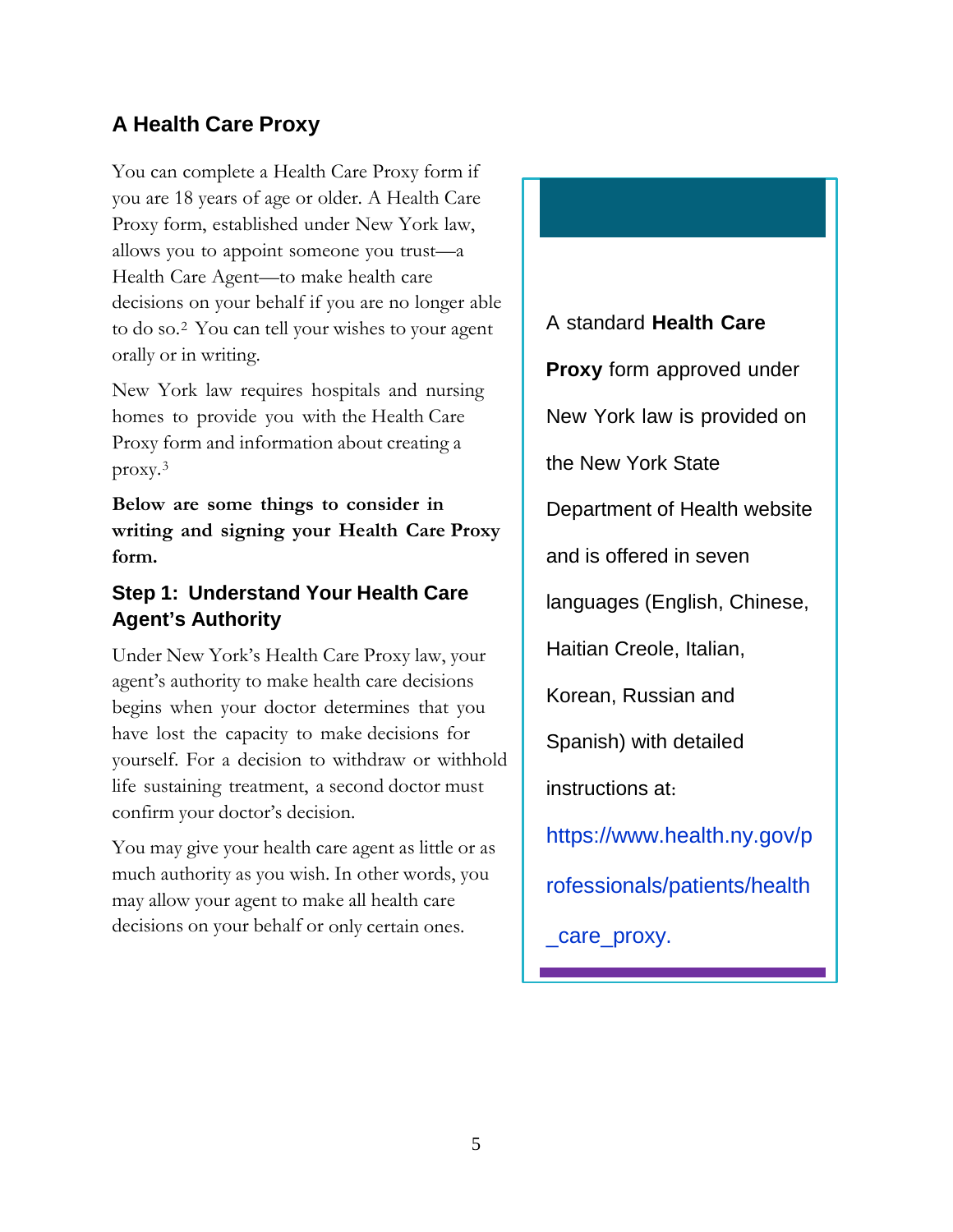## **Should my health care agent live in the same city as I do?**

While the law does not require you to name an agent living in the same city or state as you do, it is a good idea to choose someone who lives nearby. If you are terminally ill, for example, and unable to make decisions for yourself, your agent may have to spend weeks or even months nearby to ensure your health care wishes are followed.

#### **A Health Care Agent's Rights and Obligations Under New York's Health Care Proxy Law:**

- Your Health Care Agent can make decisions related to artificial nutrition and hydration (for example, use of a tube to give you food and water). You may either specifically tell your wishes to your agent or write your wishes in your Health Care Proxy form.
- Your agent will have the authority to decide whether or not your heart beat should be restarted through cardiopulmonary resuscitation (CPR) unless you write in your Health Care Proxy form that your agent cannot make this decision for you.
- Once your agent's authority begins, he or she has the right to get your medical information and records to make informed health care decisions for you.
- Your agent's decision is final unless an objecting family member or facility obtains a court order overriding the decision or disqualifying the agent.
- Your agent is not financially responsible for the cost of your care.
- Overall, your agent is required to make health care decisions for you according to your wishes, religious and moral beliefs, and in your best interest.

#### **Step 2: Choose a Health Care Agent**

Picking your health care agent is a very important decision. Generally, you have the right to appoint any competent adult (18 years of age or older) as your health care agent. Your agent may be your spouse or partner, an adult child, a relative, a close friend or a lawyer. Choose someone you trust—and someone with whom you feel confident discussing your wishes for medical care. Your agent need not agree with all of your wishes, but must be capable of carrying them out, regardless of his or her own feelings. And, of course, it is always good practice to make sure the person you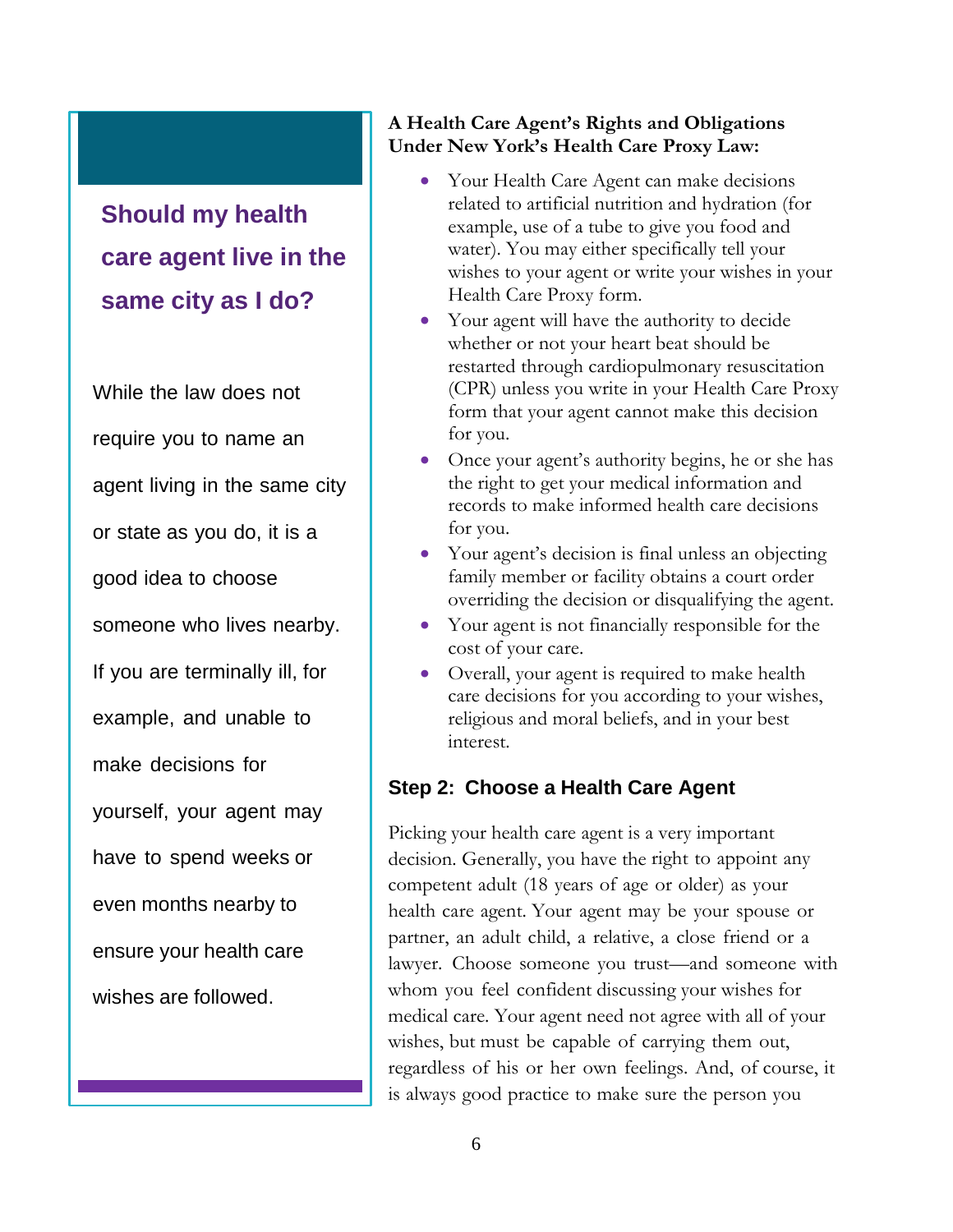appointed as your agent is comfortable serving as your agent.

#### **Under New York's Health Care Proxy law, you can appoint any competent adult as your Health Care Agent except:**

- You cannot appoint your doctor as your health care agent unless your doctor is your spouse or your relative.
- You cannot appoint an operator, administrator, or employee of the hospital or nursing home where you are admitted unless they are a relative or you appointed them before your admission.

#### **Step 3: Name an Alternate Health Care Agent As Your Back-Up Agent**

The Health Care Proxy form gives you the option to appoint an alternate agent. Your alternate agent can take over from your first choice only if:

- You specify the circumstances under which you would like your alternate agent to take over from your agent. For example, if you want your alternate to serve if your first choice moves out of state, then say that in your Health Care Proxy.
- Your doctor states in writing that your first choice as health care agent is not available, unwilling or unable to act when needed.
- A court disqualifies your agent.

#### **Step 4: Sign Your Health Care Proxy Form**

Two witnesses must watch you sign your Health Care Proxy form and say that you appeared to sign willingly. Neither your agent nor your alternate agent can serve as a witness. You do not need to have the form notarized.

The standard Health Care Proxy form approved under New York law has sections that must be completed for your proxy to be valid. The form also has "optional" sections that you may or may not choose to complete.

#### **Make sure your Health Care Proxy form meets the minimum requirements.**

#### **Minimum State Requirements for a Valid Health Care Proxy Form**

- Your name as the Principal who creates the proxy.
- Name of your health care agent.
- Your statement that you intend the agent to have the authority to make health care decisions on your behalf.
- You must sign and date your signature with the witnesses present. If you are unable to sign your proxy, another adult can sign for you at your request.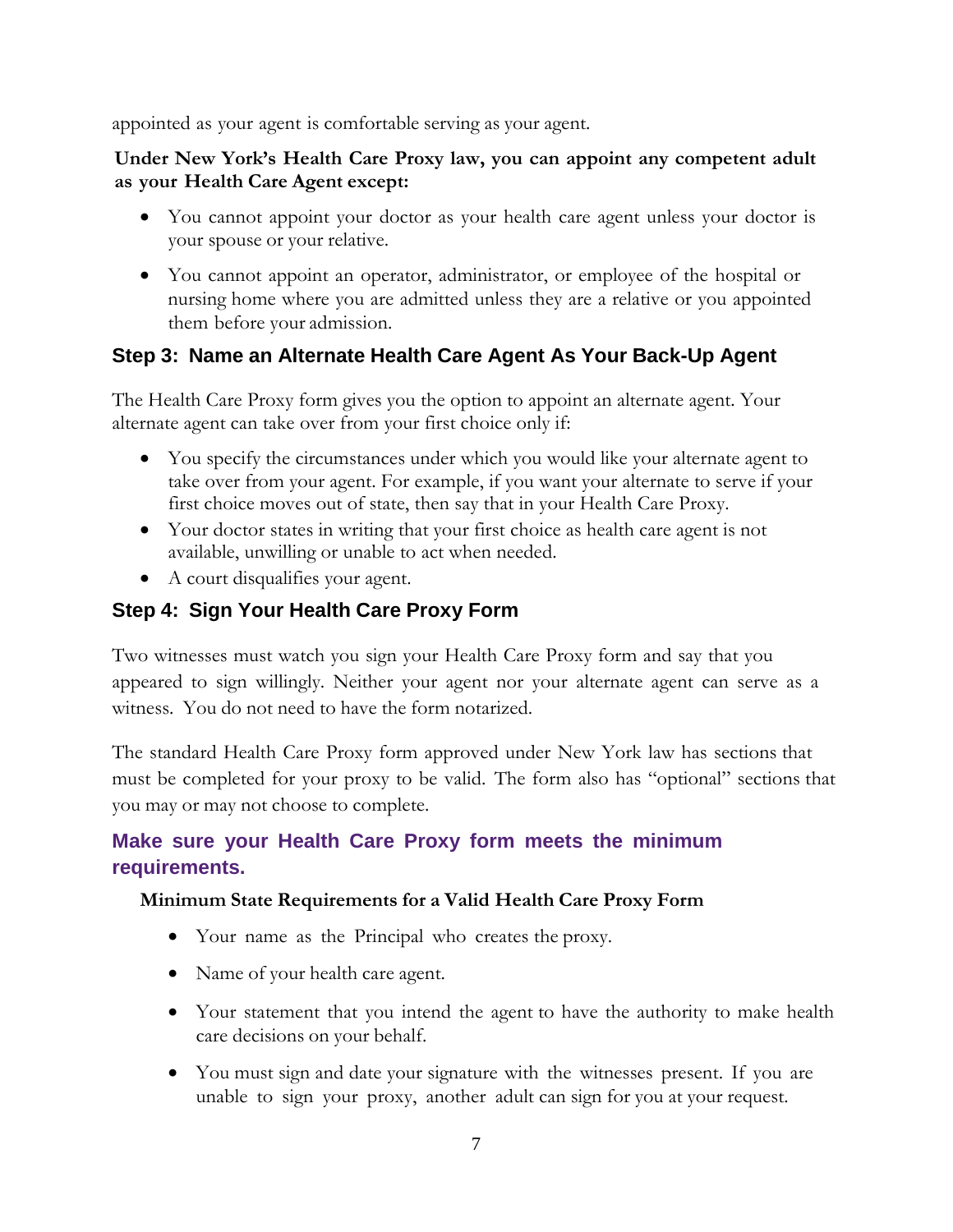• Two witnesses must sign and date their signatures, and state that you (Principal) appeared to execute the proxy willingly. Neither your agent nor your alternate agent can serve as witnesses.

#### **Optional Sections for a Health Care Proxy Form**

- Statement of your treatment wishes or limitations on the agent's authority. For example, you may want to state that you have told your agent your wishes about artificial nutrition and hydration (food and water).
- Naming an alternate agent.
- Statement of your wishes regarding organ and/or tissue donation.
- Expiration date if any, of your Health Care Proxy, or a description of circumstances that trigger expiration.

#### <span id="page-10-0"></span>**A Living Will**

**There is no standard Living Will form.**

**You may download a**

**Living Will form at no**

**charge at**

**[www.caringinfo.org.](http://www.caringinfo.org/)**

While New York does not have a law governing Living Wills, the Court of Appeals, New York's highest court, has stated that Living Wills are valid as long as they provide "clear and convincing" evidence of your wishes.[4](#page-25-3) If you are 18 years of age or older, you may express your wishes in writing about your health care by signing a Living Will.

**Below are some things to consider in planning and signing your Living Will.**

#### **Step 1: Understand the Authority of Your Living Will**

A Living Will is a written declaration of your health care wishes. In your Living Will, you can leave specific instructions about medical treatments you may or may not want, when you are no longer able to decide for yourself. A Living Will serves as evidence of your wishes.

#### **Step 2: Write Your Living Will**

• You can use a Living Will to write your wishes about care at the end-of-life. You may describe the medical situations in which you would accept or refuse medical treatment. You may specify the kind of treatment that you may or may not want.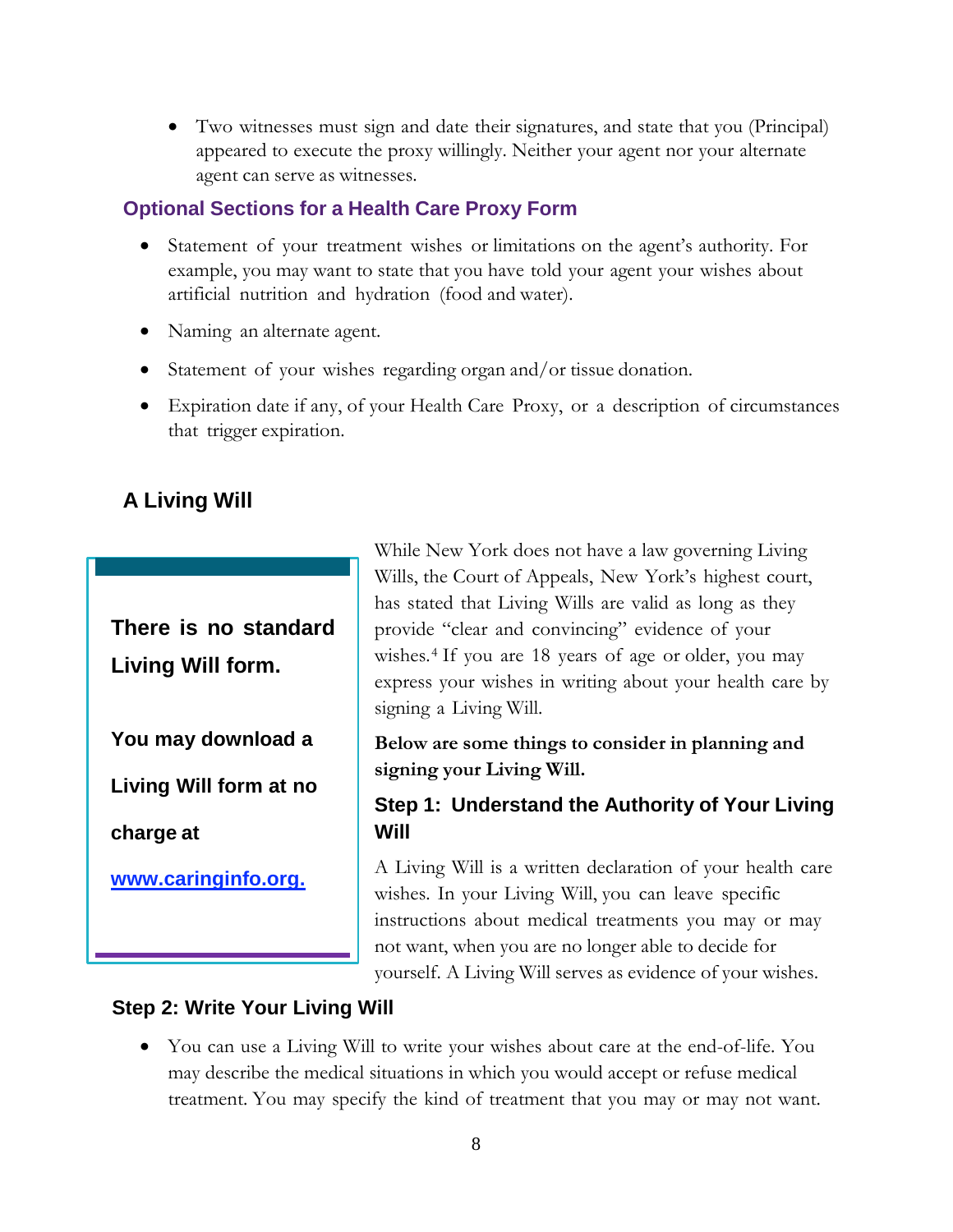For example, whether you wish to be kept alive with a feeding tube or intravenous feeding if you are terminally ill or comatose and there is no hope you will recover.

- You may want to consult a lawyer if you wish to address issues not covered in the form included with this guide—like whether you want medical treatments such as CPR, blood transfusions and dialysis, or whether you want to be kept alive on machines for a short time if necessary to be an organ donor. A custom-tailored Living Will can help make clear your objection to unwanted medical treatments.
- If you have questions, discuss them with your doctor, a patient representative at a hospital, or a lawyer.

#### **Step 3: Sign Your Living Will**

It is best to have two witnesses watch you sign your Living Will, and sign a statement on the form that you appeared to sign willingly. If possible, you should have the form notarized, so that it may be recognized in states that require notarization.

Regardless of which Living Will form you choose to use, **make sure you meet the minimum requirements for a Living Will listed below:**

- Your name as the person creating the Living Will;
- Date you create your Living Will;
- Your statement regarding your personal health care wishes;
- Your signature;
- Two witnesses' signatures and dates, and statements from the witnesses that you appeared to sign the document willingly.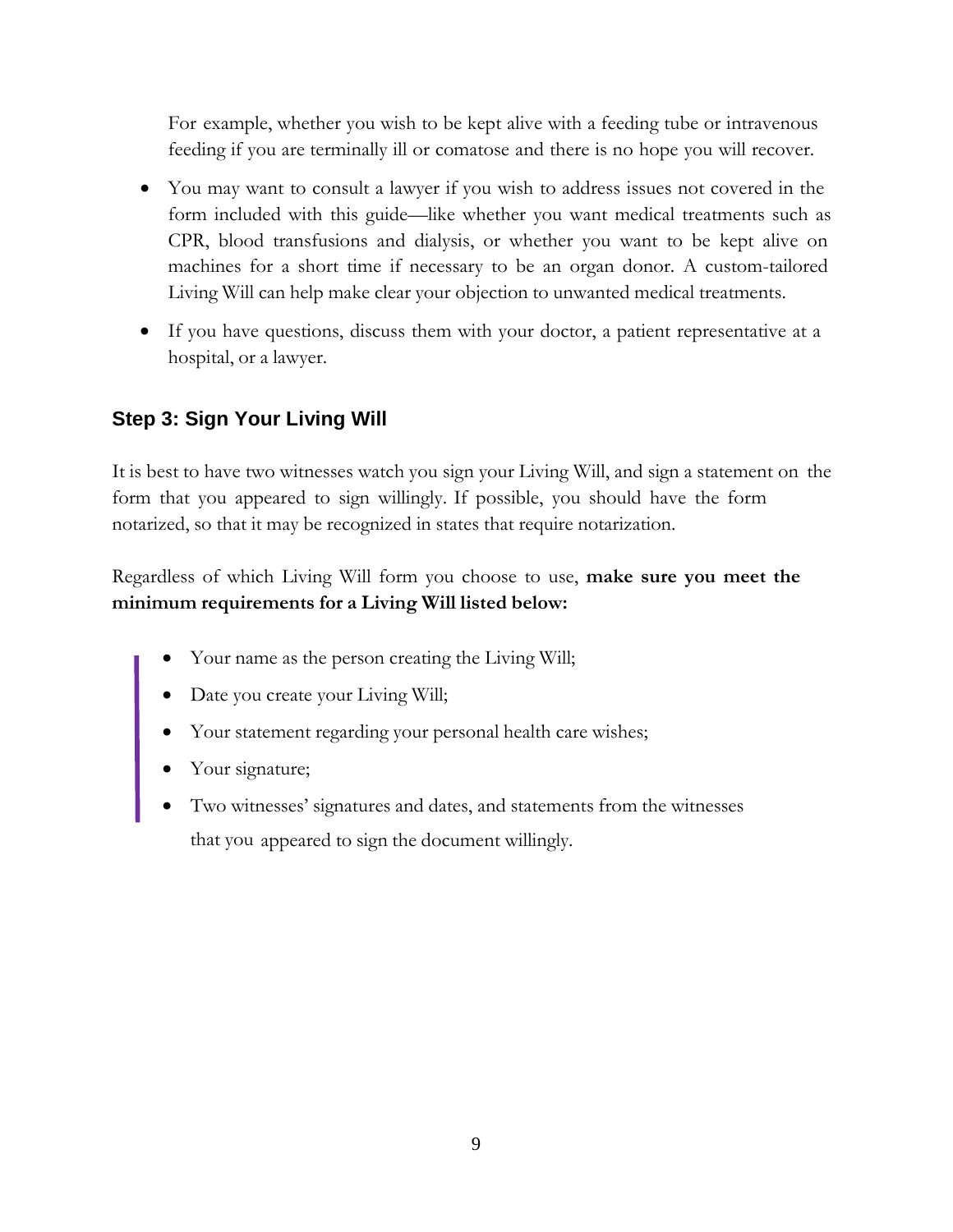### **Can I choose to sign both a Living Will and a Health Care Proxy?**

**Yes**. You have the right to create both a Living Will and a Health Care Proxy in order to leave specific medical instructions in writing and appoint a health care agent to carry them out. Your health care agent can rely on your instructions as guidance to make decisions that reflect your wishes.

*Remember*, you can leave specific instructions about your preferences for care in a Living Will or in the space provided on the Health Care Proxy form. You may want to discuss the best course for you with your loved ones, a patient representative, your doctor, or a lawyer.

#### <span id="page-12-0"></span>**The Difference Between A Living Will And A Health Care Proxy**

Although both a Health Care Proxy and a Living Will are advance directives, they are not the same thing.

**A Living Will is a document that contains your health care wishes and is addressed to unnamed family, friends, hospitals and other health care facilities.** You may use a Living Will to specify your wishes about life-prolonging procedures and other endof-life care so that your specific instructions can be read by your caregivers when you are unable to communicate your wishes.

**A Health Care Proxy is a document that allows you to appoint another person(s) as your health care agent to make health care decisions on your behalf if you are no longer able to do so.** You may give your health care agent authority to make decisions for you in all medical situations if you cannot speak for yourself. Thus, even in medical situations not anticipated by you, your agent can make decisions and ensure you are treated according to your wishes, values and beliefs.

#### <span id="page-12-1"></span>**Do Not Resuscitate Orders (DNR)**

Under New York law, a DNR Order is a written order by the doctor that instructs medical professionals not to perform cardiopulmonary resuscitation (CPR) to restart your heart or lungs when your heartbeat or breathing stops.[5](#page-25-4) This means that doctors, nurses, or emergency personnel (i.e. paramedics) will not initiate emergency procedures such as mouth-to-mouth resuscitation, external chest compression, electric shock, insertion of tube to open your airway, or injection of medication into your heart or open chest. You can make your Hospital DNR wishes known in your health care proxy, living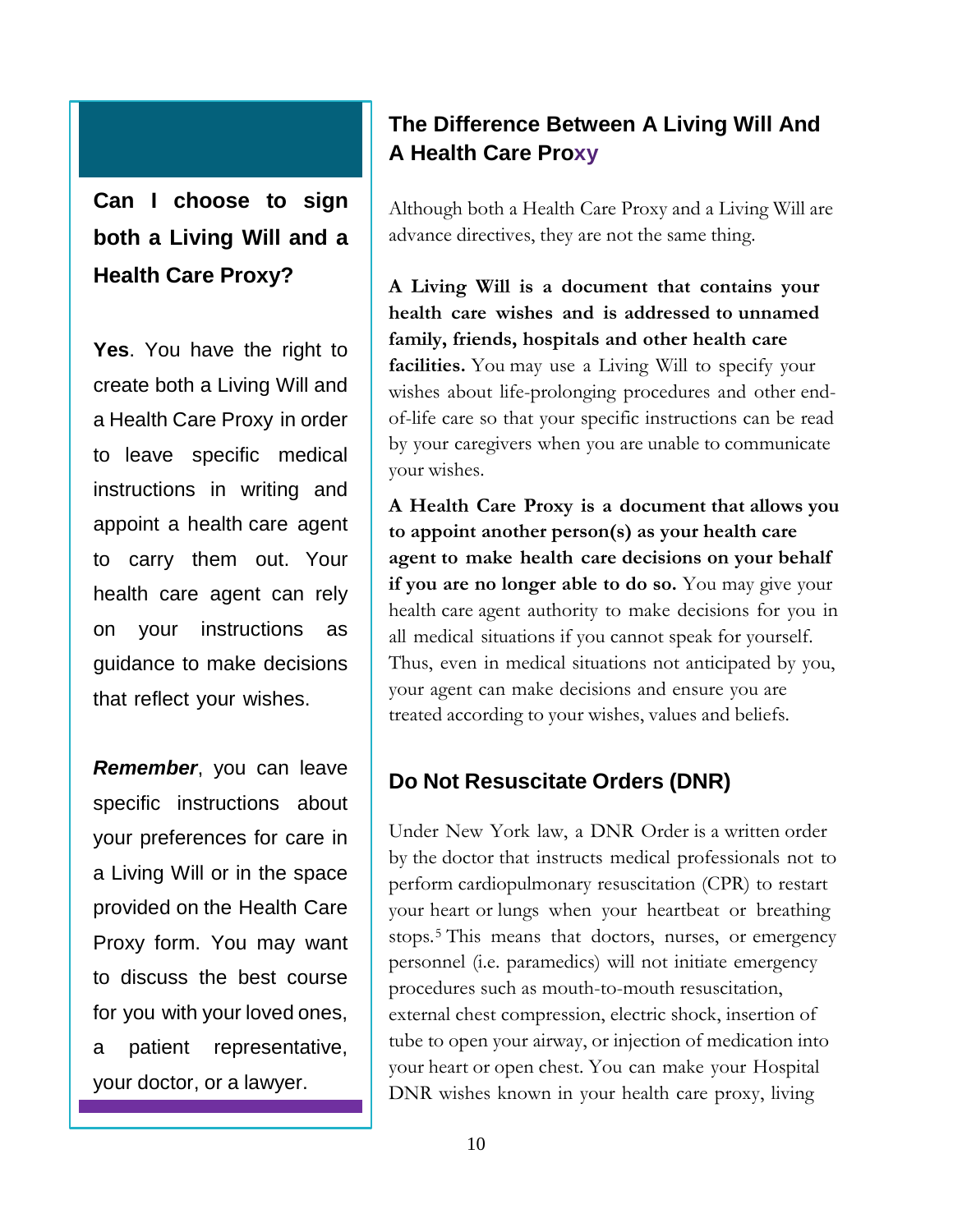will or a state approved MOLST form (see below).

In New York, any adult 18 years or older can get a Hospital or a Non-Hospital DNR Order. A Hospital DNR Order is issued if you are in a health care facility such as a hospital, nursing home, or a mental hygiene facility licensed by New York State. Emergency personnel (EMS) must honor your Hospital DNR Order during transfer. But, if you are outside any of these facilities, at home, for example, you may want to get a Non-Hospital DNR Order. Your Non-Hospital DNR order must be recorded on a state specific form [DOH- 3474] and signed by a doctor.

#### **Giving Consent to a DNR Order**

If you have capacity to make decisions for yourself, you can give your consent to a DNR Order verbally or in writing. If you lack capacity to make decisions for yourself, your health care agent can consent on your behalf.

#### **Checklist for a Valid Hospital DNR Order:**

- You, your health care agent or a surrogate may give written or verbal consent to your Hospital DNR order.
- Verbal consent must be witnessed by two adults, one of whom must be a doctor in the facility where you are admitted.
- Written consent must be signed by two adult witnesses.
- Your doctor can issue your DNR Order. New York State does not require your written or verbal consent to be recorded on a state form. Facilities may use their own forms or the state specified MOLST form

#### **Checklist for a Valid Non-Hospital DNR Order:**

- You, your health care agent or a surrogate may give written or verbal consent to your Non-Hospital DNR Order.<sup>[6](#page-25-5)</sup>
- If you are getting your DNR Order before discharge, verbal consent may be given to your attending doctor or two adult witnesses, one of whom must be a doctor in the facility where you are admitted.
- If you are out of hospital, at home, for example, it will be sufficient to give verbal consent to your attending doctor.
- If you are giving consent in writing, it must be signed by two adult witnesses.
- <span id="page-13-0"></span>• Written or verbal consent must be recorded on New York State Form DOH-3474 and signed by your doctor. Form available at [https://health.ny.gov/professionals/patients/patient\\_rights/.](http://www.health.state.ny.us/)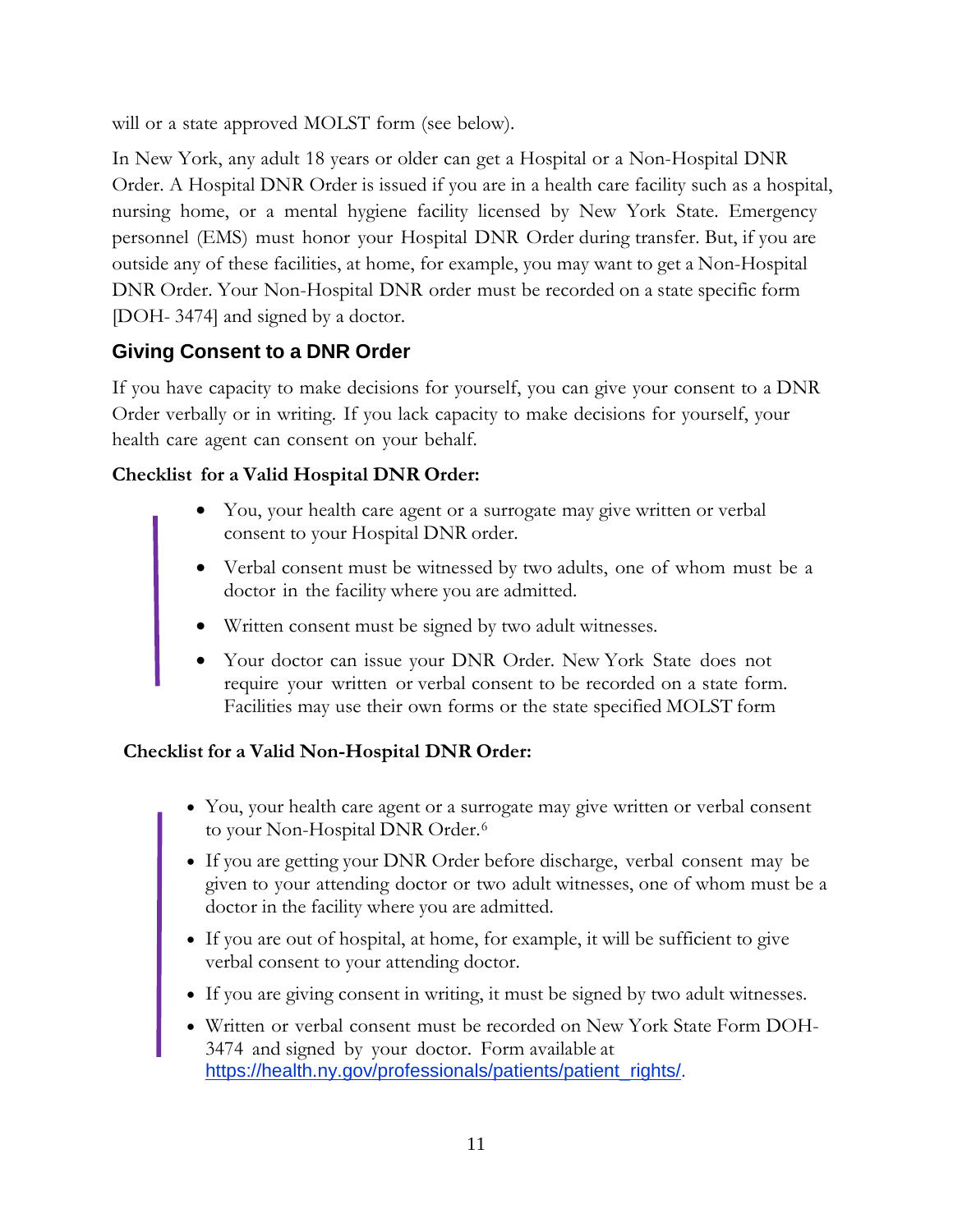#### **Medical Orders For Life-Sustaining Treatment (MOLST) Form**

The New York State Department of Health has approved the Medical Orders for Life-Sustaining Treatment (MOLST) form. This form allows doctors to record your preferences regarding cardiopulmonary resuscitation (CPR), mechanical intervention, and other life sustaining treatments on one form as a physician order. MOLST must be completed by a health care professional and signed by a New York State licensed physician to be valid.

A valid MOLST form serves as a "Physician Order Form" and can be transferred with you from one health care setting to another. A sample MOLST form is available at [https://www.health.ny.gov/forms/doh-5003.pdf.](https://www.health.ny.gov/forms/doh-5003.pdf)

**Remember,** while the MOLST form may help centralize your end-of-life wishes and summarize your advance directives, it is not intended to replace your Health Care Proxy form and/or Living Will. MOLST translates your **current** medical treatment preferences into physician orders whereas your Health Care Proxy and/or Living Will guides **future** medical care.

#### <span id="page-14-0"></span>**MAKING YOUR ADVANCE DIRECTIVES KNOWN**

#### <span id="page-14-1"></span>**Health Care Proxy and Living Will**

#### **After signing your Health Care Proxy or Living Will, follow these tips:**

- Make several photocopies of the completed forms.
- Keep the originals in a safe but accessible place (not a safe deposit box). Give copies to your health care agent, alternate agent, your attorney or other advisor, close family members, doctors, and anyone else you choose to involve in your health care.
- Under New York law, any doctor who is given a Health Care Proxy form must arrange for a copy of the form to be put in your medical record.
- Consider carrying a wallet card giving information about the existence and location of your Health Care Proxy or a Living Will.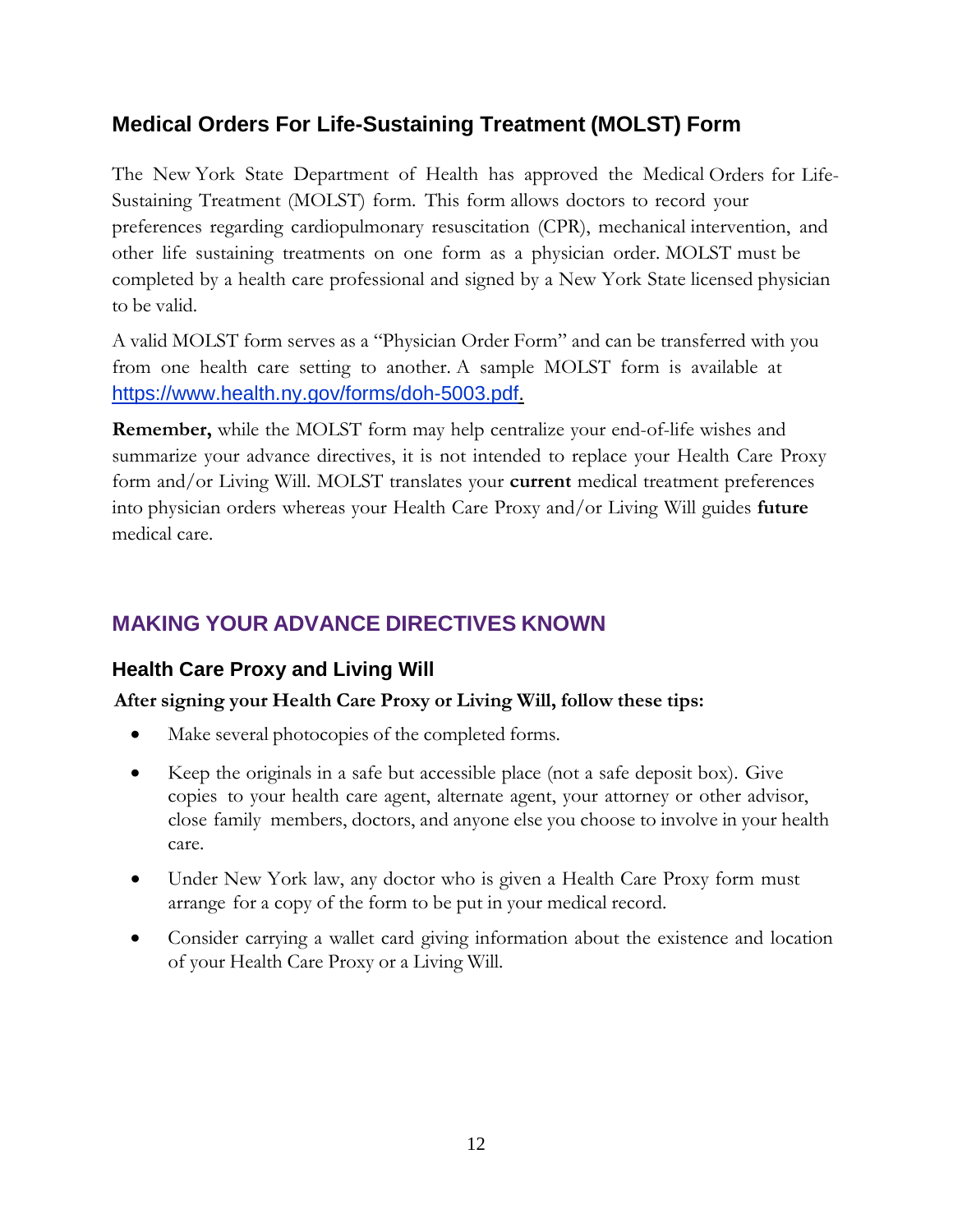#### <span id="page-15-0"></span>**DNR Orders**

A Hospital DNR Order is recorded in your medical chart. A Non-Hospital DNR Order must be recorded on a state specific form. You may also consider getting a DNR Bracelet.

To see a copy of form DOH-3474 visit: http://www.health.ny.gov/forms/doh-3474.pdf.

To learn more about DNRs, form DOH-3474 or a DNR bracelet, visit http://www.health.ny.gov/professionals/ems/policy/99- 10.htm

or your local DOH EMS office or health department.

#### <span id="page-15-1"></span>**IF YOU DON'T HAVE AN ADVANCE DIRECTIVE**

If you have lost the capacity to make decisions about your medical treatment, and have not appointed a health care agent, a person close to you may make decisions on your behalf. In 2010 the New York Legislature passed the **Family Health Care Decisions Act (FHCDA)**,[7](#page-25-6) which allows family members and others who are close to you to make decisions regarding medical treatment in accordance with your wishes or, if unknown, your best interests. The "surrogate" decision maker would also be permitted to direct the withdrawal of life-sustaining treatment (including consenting to a DNR order).

The best way to ensure that your specific wishes are met is to select a Health Care Proxy and complete a living will as described in this booklet. Otherwise, you will not be able to control how you receive care while you are incapable of making a decision.

#### **DNR Bracelet**

A DNR bracelet may be worn only if you have been issued a valid Non-Hospital DNR Order using form DOH-3474. The law requires emergency medical personnel who see a standard DNR bracelet on you to comply with the Order.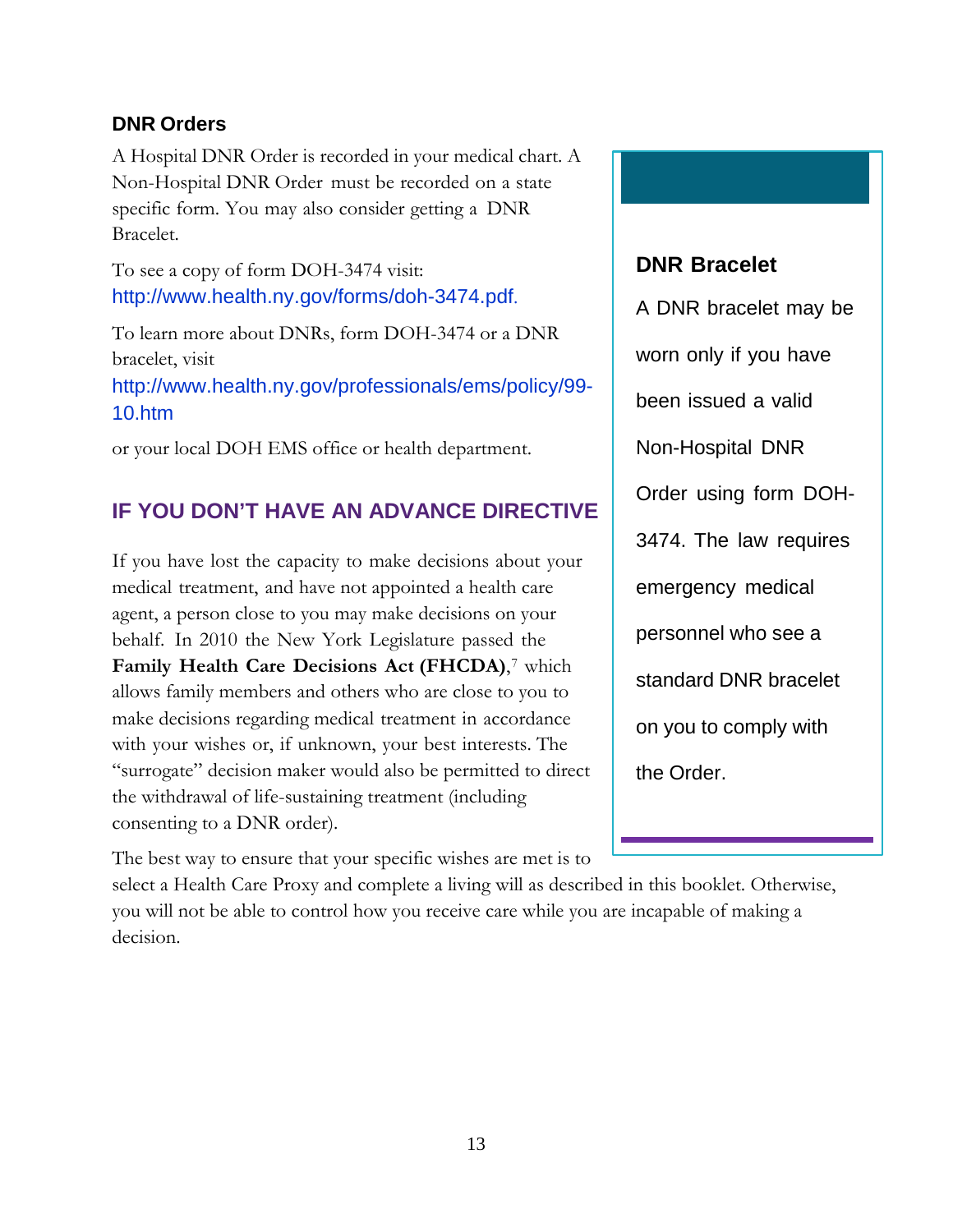## **If the Patient's Wishes and Beliefs Are Unknown,**

the surrogate must make decisions that will be in the patient's best interests. According to the FHCDA, those interests take into account "consideration of the dignity and uniqueness of every person; the possibility and extent of preserving the patient's life; the preservation, improvement or restoration of the patient's health or functioning; the relief of the patient's suffering; and any medical condition and such other concerns and values as a reasonable person in the patient's circumstances would wish to consider."

#### <span id="page-16-0"></span>**Designation of a Surrogate**

If you are declared incapable of making medical decisions and do not have a health care proxy, the FHCDA provides for the designation of a "surrogate" decision maker to make medical decisions for you as outlined under New York law.

The law establishes a prioritized list by category of those who may act as the surrogate decision maker for the incapacitated person. The surrogate may be, in order of priority, the court-appointed guardian, spouse, child (eighteen years or older), parent, sibling (eighteen years or older), or close friend.[8](#page-25-7) This person may also designate a person with lower priority to be the surrogate, assuming no one with higher priority can take the role. For example, if you do not have an Article 81 guardian and your spouse is not willing to serve, your willing adult child will be your surrogate. Your adult child may also appoint your willing parent as surrogate.

#### **Decisions a Surrogate Can Make**

The surrogate has authority to make all health care decisions that the patient would have been able to make prior to becoming incapacitated.[9](#page-25-8) The surrogate is obligated to follow religious or moral beliefs, if known. If those beliefs are not known, the surrogate must make decisions that will be in the patient's best interests.[10](#page-25-9)

Surrogates are entitled to have access to your medical records in order to make decisions on your behalf. They may also seek out information from your doctor about your condition and treatment options to make the most informed medical decisions.<sup>[11](#page-25-10)</sup>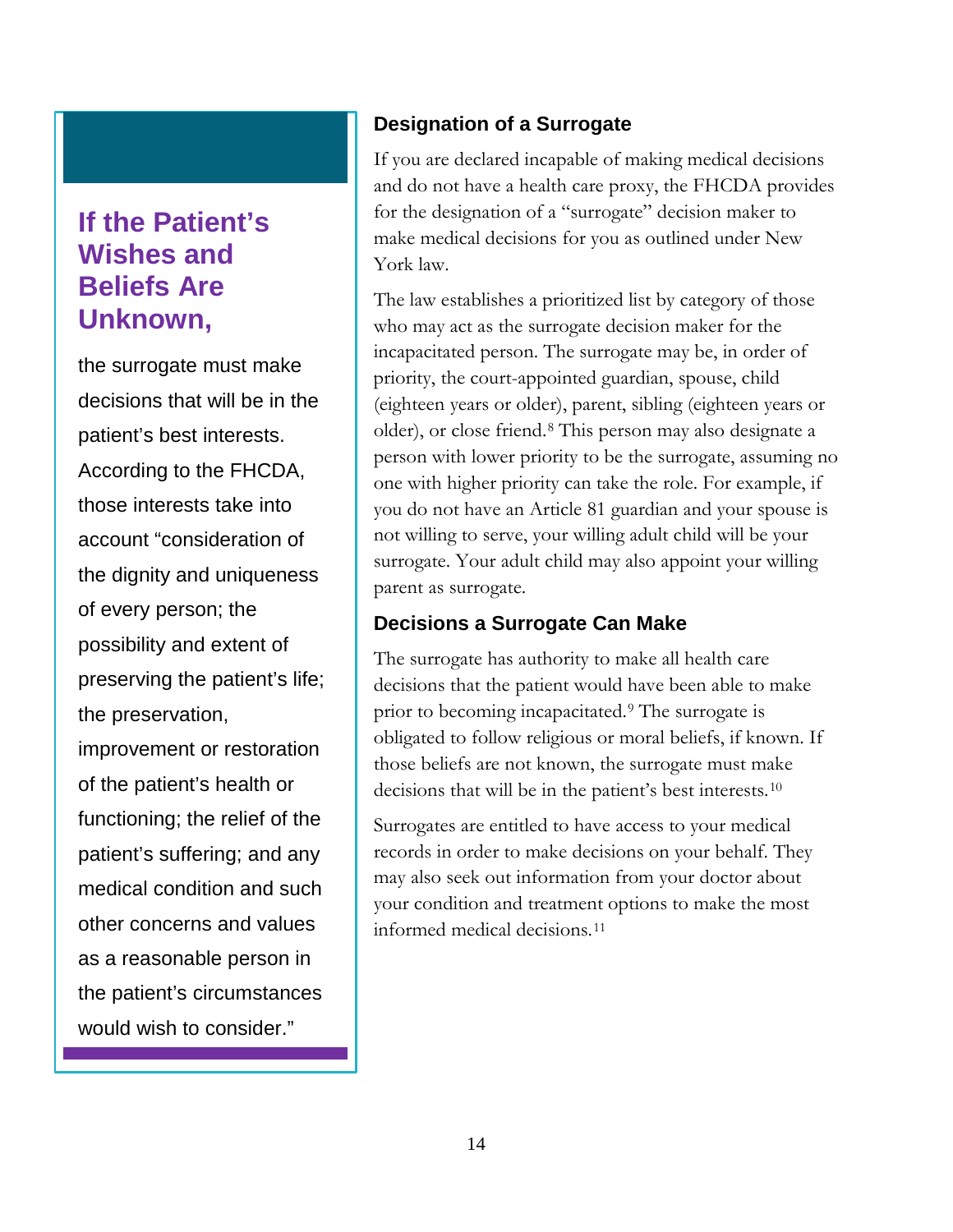#### **Decisions to Withdraw Life-Sustaining Treatment**

If you made the decision to withdraw life-sustaining treatment before becoming incapacitated, your doctor need not seek the surrogate's permission or knowledge before following those orders. If your doctor followed those orders before your surrogate was appointed, he or she merely needs to document the action in your medical record. If your doctor intends to follow through on that decision *after* the appointment of a surrogate, your doctor may follow that order without permission from the surrogate, but must inform or attempt to inform the surrogate of the decision.[12](#page-25-11)

The law ensures that life sustaining treatment will not be withheld or withdrawn from you without serious consideration. For example, there must be a finding that treatment would be an extraordinary burden to you and an attending physician, with another physician, must concur to a reasonable degree of medical certainty. Other requirements include finding that you have an illness or injury which can be expected to cause death within six months, whether or not treatment is provided; or that you are permanently unconscious; or that treatment would involve such pain and suffering that it would be reasonably deemed inhumane or extraordinarily burdensome and that you have an irreversible or incurable condition.[13](#page-25-12)

#### **Patient Objections**

As the patient, you may object to:

- The determination of your incapacity;
- The choice of surrogate; and
- The health care decision made by your surrogate.

In the event you disagree with any of these determinations, your determination will be followed by your doctor. However, if a court determines that you lack capacity and (if applicable) authorizes the treatment decision, you cannot override these determinations. Further, if there is some other legal basis for overriding your decisions, you will be subject to the choices made by your surrogate.[14](#page-25-13)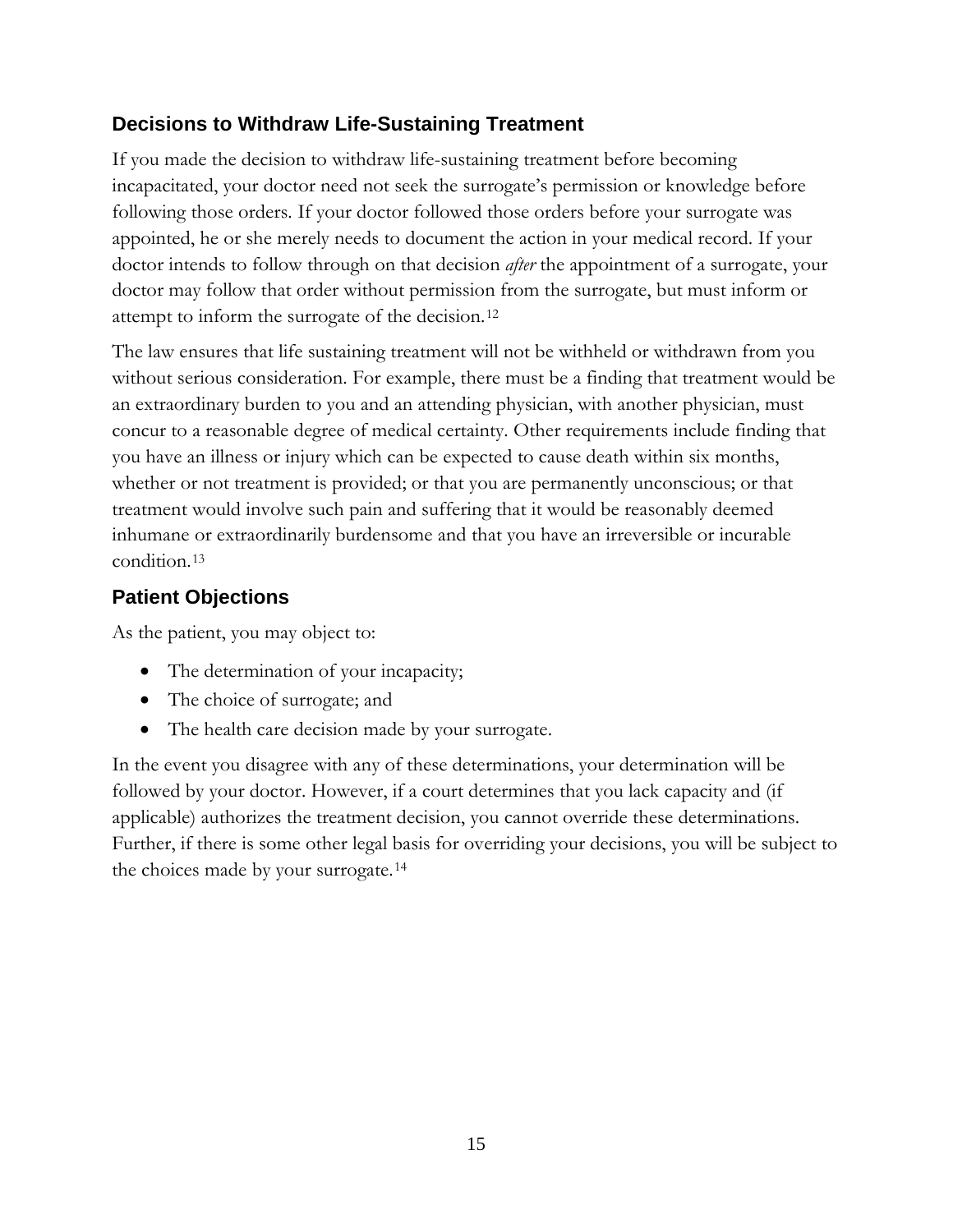#### <span id="page-18-0"></span>**The Difference Between a Health Care Proxy and a Surrogate**

There are significant differences between a health care proxy and a surrogate. You should carefully consider the differences and think about naming a health care proxy instead of allowing a surrogate to be designated.

|                                         | <b>Health Care Proxy</b>                                                                                                                                  | <b>Surrogate</b>                                                                                                                               |
|-----------------------------------------|-----------------------------------------------------------------------------------------------------------------------------------------------------------|------------------------------------------------------------------------------------------------------------------------------------------------|
| Who appoints them?                      | You (via a properly<br>executed Health Care<br>Proxy form)                                                                                                | <b>The Family Medical</b><br><b>Decisions Act</b><br>establishes who may act<br>as a surrogate                                                 |
| Who can serve?                          | Anyone over the age of<br>eighteen                                                                                                                        | In priority order: Article<br>81 guardians, spouses,<br>children (over eighteen),<br>parents, siblings (over<br>eighteen), or close<br>friends |
| When do they make<br>decisions?         | When you lose capacity                                                                                                                                    | When you lose capacity                                                                                                                         |
| When do they stop<br>making decisions?  | When you regain<br>capacity, when the<br>appointment expires, or<br>under certain specified<br>conditions, as written in<br>the Health Care Proxy<br>form | When you regain<br>capacity                                                                                                                    |
| <b>What decisions can</b><br>they make? | Any decision or those<br>specified in the Proxy<br>form or Living Will                                                                                    | Any decision                                                                                                                                   |
| <b>Any limitations?</b>                 | You are able to specify<br>certain limitations in the<br>Proxy form                                                                                       | Surrogates may only<br>make decisions based<br>on your religious or<br>moral beliefs, or in the<br>absence of those, your<br>best interests    |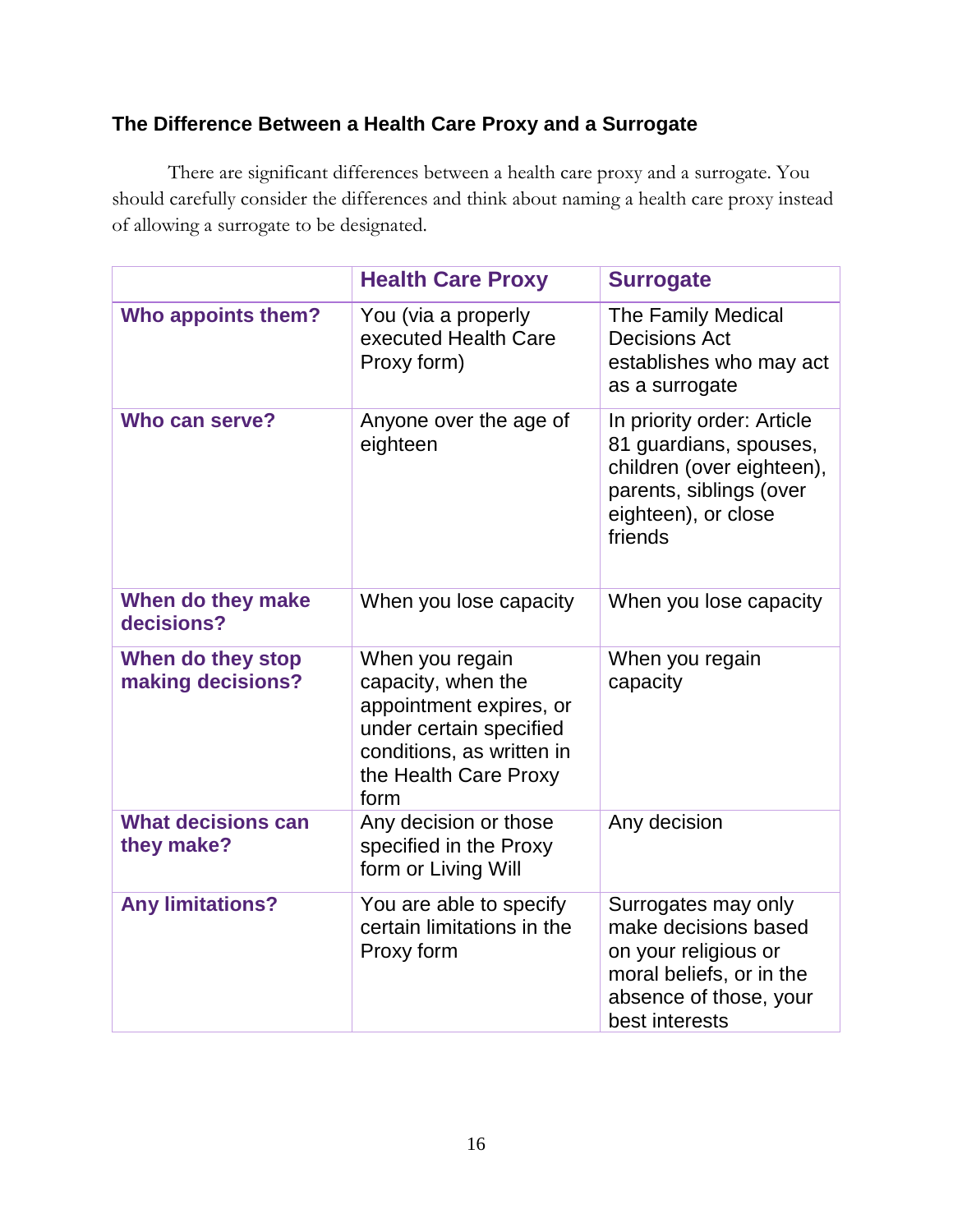#### <span id="page-19-0"></span>**CANCELING YOUR ADVANCE DIRECTIVES**

An advance directive remains in effect indefinitely unless you cancel it, include an expiration date, or describe the circumstances that trigger expiration. You can change or cancel your advance directives at any time. It is important to review the forms you have signed from time to time to make sure they express your current health care wishes.

- **You can cancel your Health Care Proxy** by notifying orally or in writing your health care agent, doctor or others who have copies.
- **You can cancel the appointment of the agent** on your Health Care Proxy at any time and appoint a different agent in a new proxy.
- If your spouse is your appointed health care agent, your Health Care Proxy is automatically cancelled upon divorce.
- **You can cancel your Living Will** at any time by destroying the document. You are not required to notify anyone before canceling it but it would be wise to inform those aware of its existence that you have canceled it.

#### <span id="page-19-1"></span>**Canceling your DNR**

In general, you or your health care agent can cancel a DNR Order at any time in any way that makes your wish known. This can include the following:

- Your oral or written statement to a doctor or nurse.
- Your act that shows an intention to cancel your consent, such as:
- Destroying the document that references the DNR Order.
- Removing any bracelet or medallion which indicates your DNR status.
- Orally telling emergency responders not to pay attention to the order.

#### However, a **surrogate may cancel your DNR Order** only by:

- An oral statement to your attending doctor in the presence of an adult witness; or
- A written statement to a doctor or nurse.

Any doctor informed about the cancellation of a DNR Order must immediately record the cancellation in your chart and inform the staff responsible for your care. Any nurse or other professional who is informed about the DNR cancellation must immediately inform the doctor.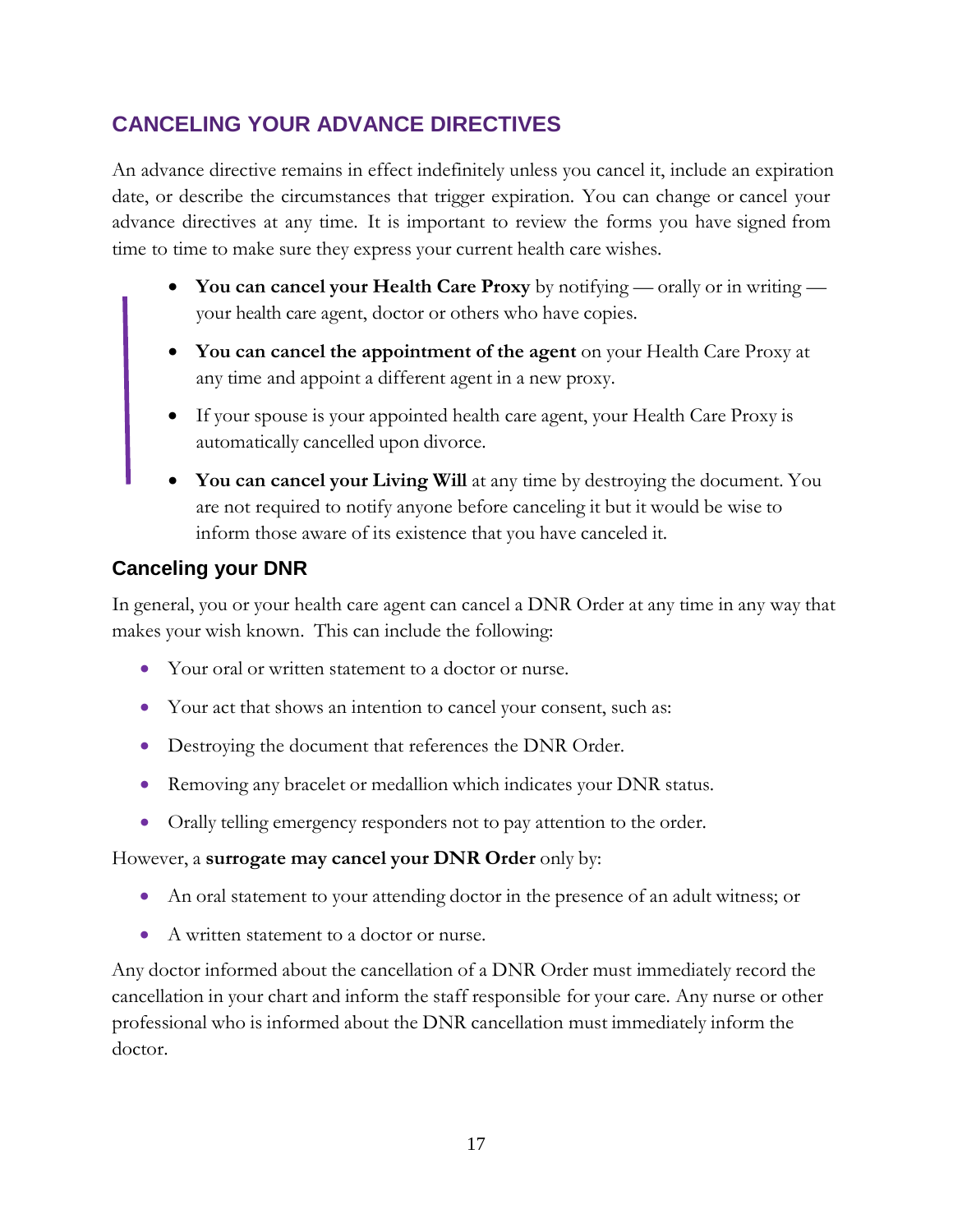#### <span id="page-20-0"></span>**SOME SPECIAL ISSUES**

#### <span id="page-20-1"></span>**How Incapacity is Determined**

Generally, an adult patient is presumed to have the capacity to make medical decisions. This means that you will make your own health care decisions until your physician determines, to a reasonable degree of medical certainty, that you are incapable of making medical decisions. The initial determination must be made by an attending physician, and it must include information about the "cause and extent of the patient's incapacity and the likelihood that the patient will regain decision-making capacity." Under certain circumstances, New York requires a concurring determination to declare a patient incapable of making health care decisions; a health care provider or social worker who is affiliated with the hospital or nursing facility may make the concurring determination in place of a physician. The number of determinations will depend on where you are as a patient and what care is required.[15](#page-25-14)

#### **In Cases of Mental Illness or Disability**

While any condition may lead to incapacity, New York sets out specific requirements for determining incapacity caused by mental illness or developmental disability. Those initial determinations must be made by a physician who is qualified to work with those populations, and cannot be made by an ordinary attending physician. This ensures that people with mental disabilities are not unnecessarily stripped of their rights to make medical decisions for themselves. If you have a mental illness or disability, you will be not be automatically declared incapable of making your own medical decisions.[16](#page-25-15)

#### <span id="page-20-2"></span>**Pain Management**

Unrelieved pain can have a profound effect on your physical and mental well-being. In New York, doctors have an ethical, moral, and legal obligation to treat pain as effectively as possible. Also, hospitals, nursing homes, health plans and home care agencies accredited by the Joint Commission (formerly the Joint Commission on the Accreditation of Healthcare Organizations or JCAHO) are required to establish procedures to support the appropriate prescription or ordering of effective pain medications. You should make certain that your doctor is well-informed about your level of pain and understands your wish to receive adequate pain management. Express the nature and intensity of your pain to your doctor so that he or she can assess and address your needs accordingly. Ensure that your Living Will or Health Care Proxy makes clear your wishes related to pain management. For example, you may want to state whether or not you want medication to alleviate pain even if it shortens your life.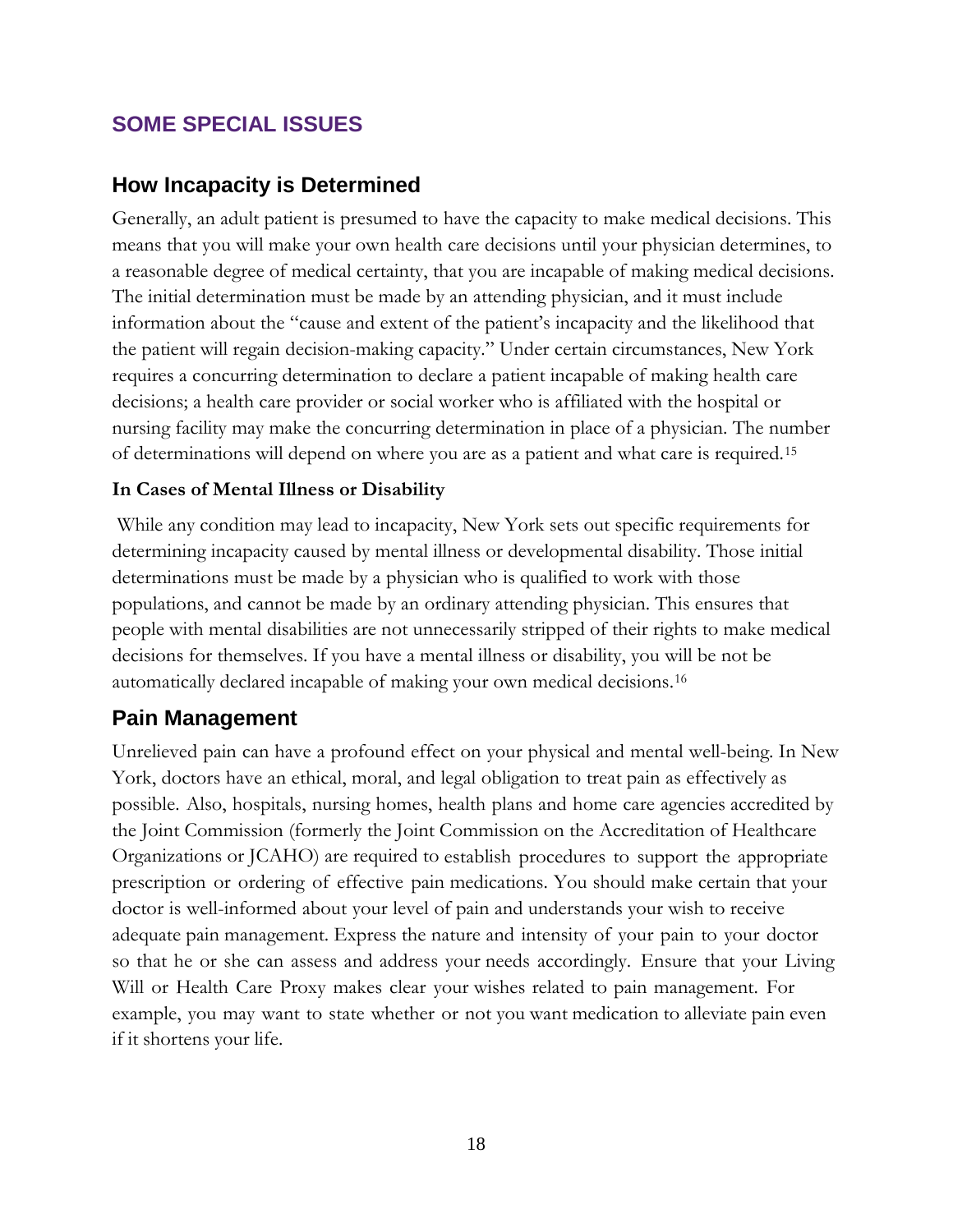#### <span id="page-21-0"></span>**Hospice Care**

Hospice is a program of care focused on providing comprehensive care for the terminally ill and their families. The program provides palliative and supportive care to meet the special needs arising out of physical, mental, spiritual, social and economic stresses experienced during the final stages of illness, dying and bereavement. Hospice care programs are regulated under federal and state law.[17](#page-25-16)

**In New York State, there are about fifty state certified hospice care programs. You or your health care agent may indicate a preference for a hospice program in advance to fulfill your needs. Here are some factors to consider about hospice care:**

- Hospice care services provided by state certified programs are usually covered by insurance such as Medicare, Medicaid, and commercial health insurance plans. Generally, hospice care is a covered benefit if you have a terminal illness with 6 months or less to live and a physician has certified that hospice care is appropriate.
- In New York, you can opt to receive hospice care in settings of your choice such as your home, in a hospital, or nursing home.
- Under federal and state law, hospice care must be administered by a coordinated team which may include your doctor, the hospice's medical director, registered nurses, certified home health aides, licensed social workers, pastoral counselors, bereavement counselors, rehabilitation therapists

## **Hospice Information**

To obtain information on hospice providers and benefits or to file a complaint against a hospice care provider, call the New York State Department of Health at 1-800-628-5972 or check their website: https://health.ny.gov/facilitie s/hospice/consumer.htm

and volunteers who provide support with day-to-day life challenges.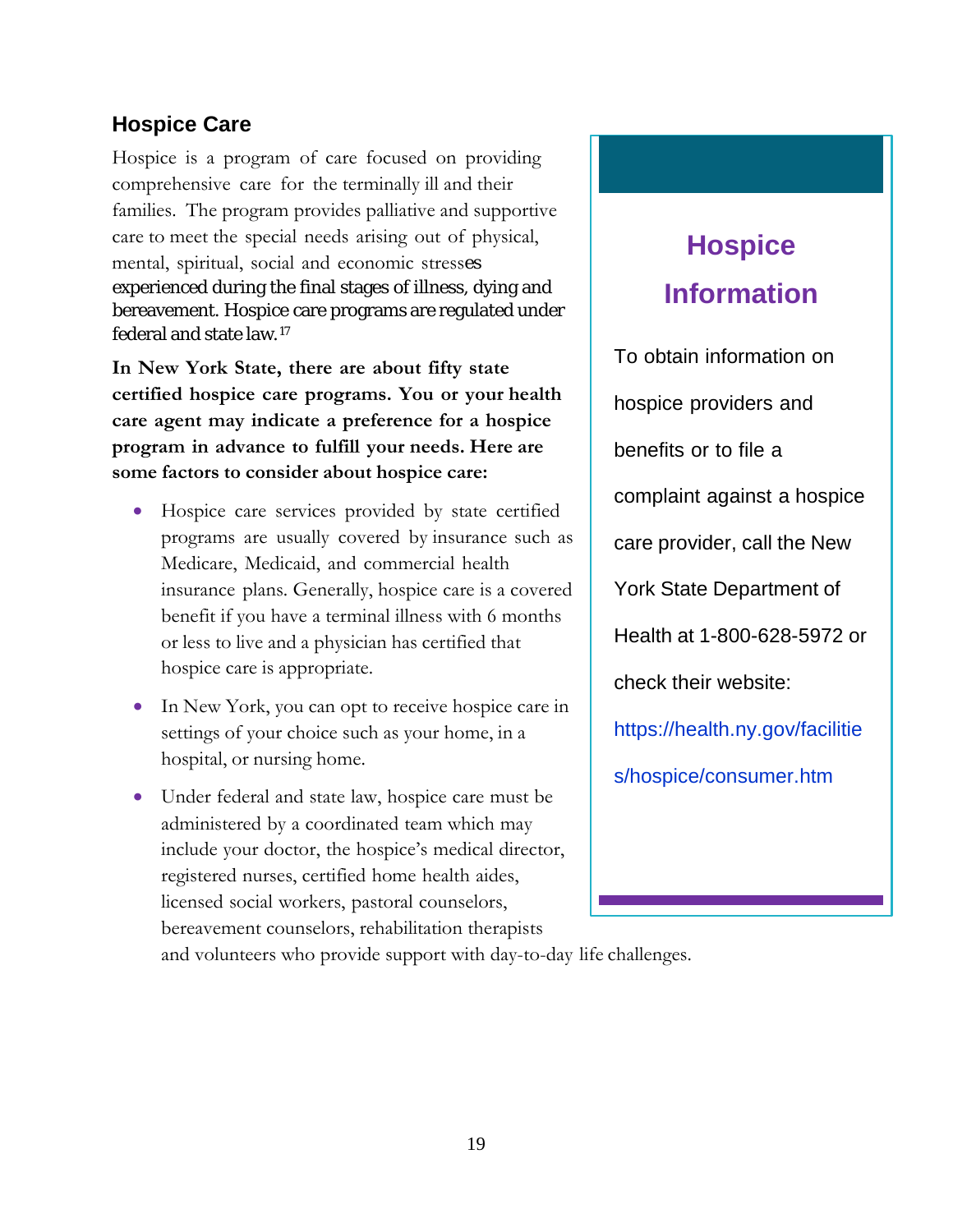#### **Palliative Care and Hospice:**

#### **What's the Difference?**

Palliative care is wholeperson care that relieves symptoms of a disease or disorder, whether or not it can be cured. Hospice is a specific type of palliative care for people who likely have 6 months or less to live. In other words, hospice care is always palliative, but not all palliative care is hospice care

#### <span id="page-22-1"></span><span id="page-22-0"></span>**Palliative Care:**  *Your Right To Be Informed*

New York facilities such as hospitals and nursing homes must inform you before you are admitted as to whether or not they will be able to honor the decisions you have made concerning your advanced directives. If you are already admitted, they are required to transfer you to a facility that will.<sup>[18](#page-25-17)</sup>

Information concerning your health and medical care is important to have and understand when planning your health care in advance. New York's Palliative Care Information Act (PCIA),<sup>[19](#page-25-18)</sup> which became law in February 2011, was passed to ensure that patients are fully informed of the options available to them when they are terminally ill or have "advanced life limiting conditions or illnesses."

The law requires that the patient's attending health care practitioner offer to provide the patient with information and counseling regarding palliative care and end-of-life options. Where the patient lacks medical decision-making capacity, then the information and counseling is provided to the person who has authority to make health care decisions.

New York's Palliative Care Access Act (PCAA), in effect since September 2011, builds upon the PCIA to require health care facilities, home care agencies, assisted living residences, and individual practitioners to offer information and counseling relating to end of life care and to assist patients with access to appropriate palliative care consultation and services.[20](#page-25-19)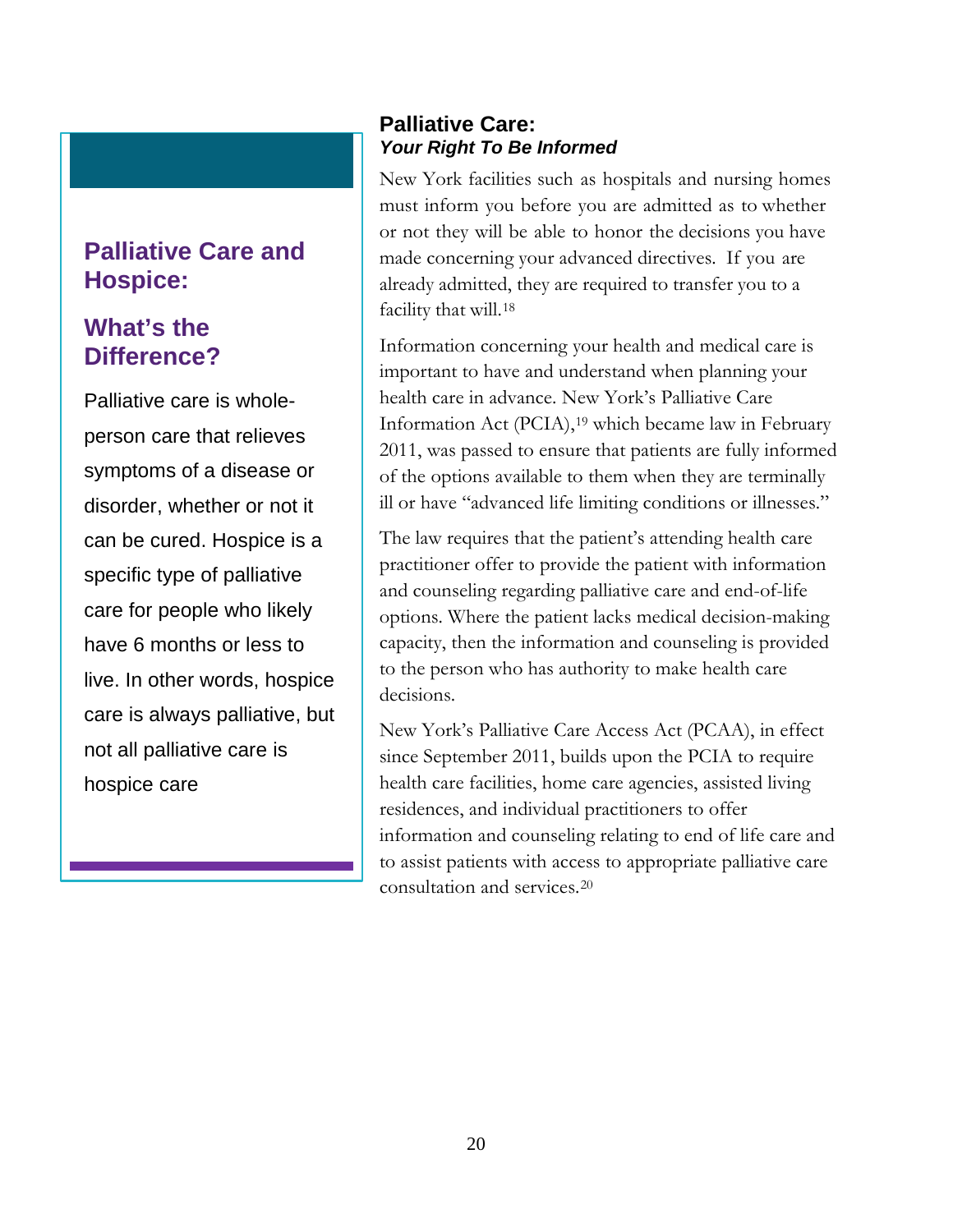#### <span id="page-23-0"></span>**Organ Donation**

In New York, any person 18 years of age or older, capable of making decisions, may donate any or all parts of their body after death to any hospital, surgeon, doctor, accredited medical school, storage facility, specific person or organ procurement organization. New York law prohibits organ donation for money or any other consideration.

You can choose to fill out an Organ/Tissue Donor Form or specify your wishes related to organ donation in your Health Care Proxy or Living Will. Failure to specify your wishes, however, shall not be construed to imply a wish not to donate. Your agent is authorized to consent to organ/tissue donation, unless he or she has notice of opposition, or reason to believe that the donation is contrary to your religious or moral beliefs.

#### <span id="page-23-1"></span>**POWER OF ATTORNEY**

Under New York State law, you can designate a person to make property, financial, and other legal nonhealthcare decisions on your behalf through a "Power of Attorney."

**A** Durable Power of Attorney allows you, the Principal, to appoint an Agent to act for you immediately upon its execution or the occurrence of some future event identified by you and lasts until cancellation by you or upon your death; this power continues when you are mentally or physically incapacitated.

**Power of Attorney** can be used to grant any and all of the following legal powers to an Agent: buy or sell your real estate; manage your property; conduct your banking transactions; invest or not invest your money; make legal claims and file lawsuits on your behalf; and manage your tax and retirement matters.

**Power of Attorney** is often used to plan for one's future

#### **Organ and Tissue Donation**

To enroll in the New York State Organ and Tissue Donor Registry, you can request that an enrollment form be mailed to you by calling 1‐800‐GIFT‐4‐NY (1‐800‐443‐8469) or enroll electronically in the Donate Life Registry by visiting [https://health.ny.gov/profes](http://www.health.state.ny.us/professionals/patients/donation/organ) [sionals/patients/donation/o](http://www.health.state.ny.us/professionals/patients/donation/organ) [rgan/.](http://www.health.state.ny.us/professionals/patients/donation/organ)

You may also enroll at the NYS Department of Motor Vehicles or at the Board of Elections. You will be enrolled automatically if you check the organ donor box on your driver's license or non‐driver identification (ID) card application or renewal form.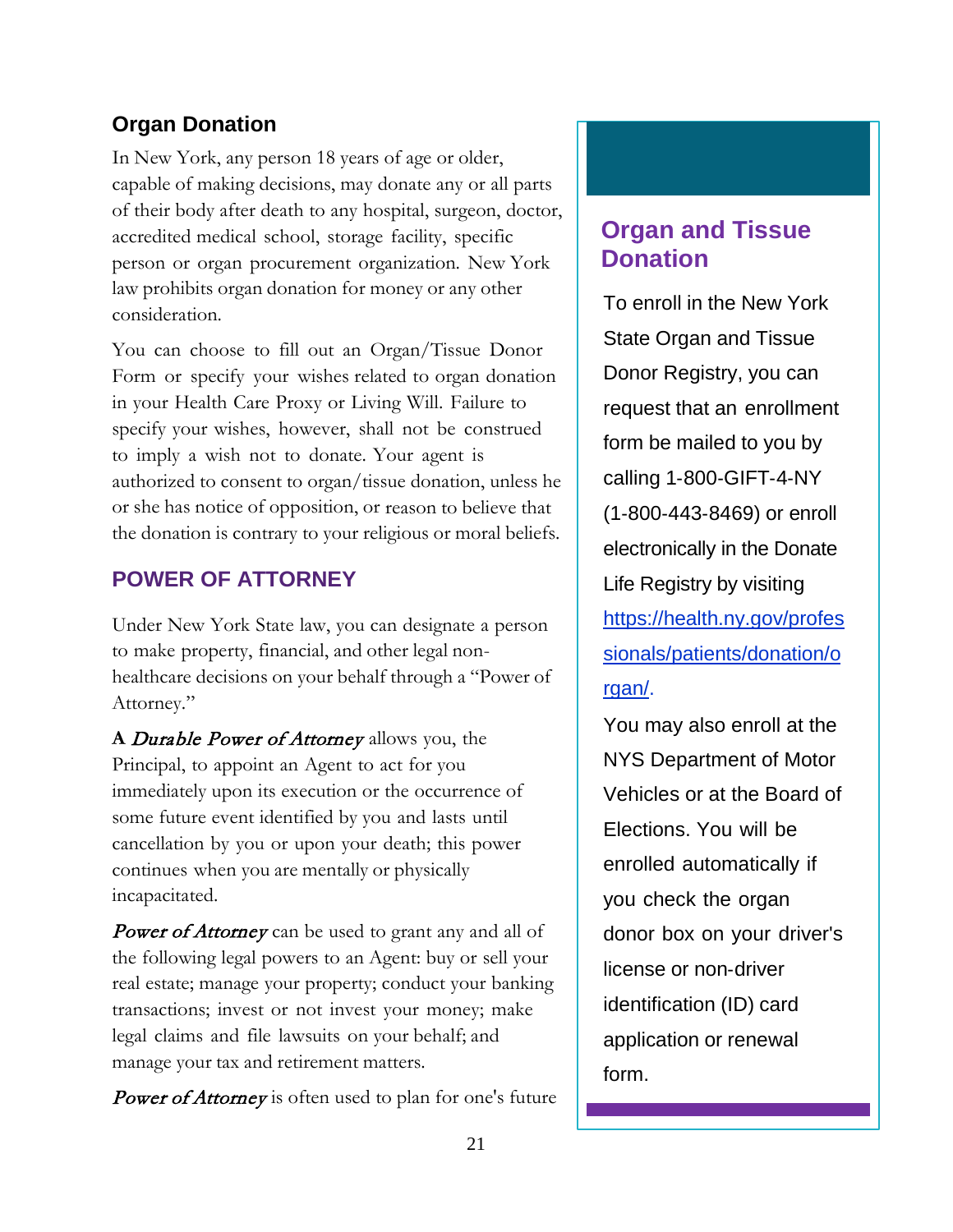incapacity or disability and loss of competence resulting, for example, from Alzheimer's disease or a catastrophic accident.

It is important to know that the New York Health Care Proxy law specifically requires you to fill out a Health Care Proxy form to appoint your health care agent. Therefore, you cannot combine your Health Care Proxy with your Power of Attorney. The agent appointed by you in your Power of Attorney may, but need not be, the person who is the Health Care Agent in your Health Care Proxy.

#### <span id="page-24-0"></span>**CONCLUSION: Points to Remember**

- Your decision to accept or reject medical treatment, including life-sustaining procedures, ultimately depends on your personal wishes, values and beliefs.
- Advance Directives can help you ensure that your health care wishes are followed if you are unable to make decisions for yourself.
- Advance Directives are for everyone, not just the elderly and the chronically ill.
- Advance Directive forms are free.
- Advance Directives can be canceled at any time.
- Advance Directives work best when accompanied by discussions with your family and loved ones about your personal values and beliefs. You may also wish to speak with a patient representative (if you are in the hospital), your doctor or lawyer.